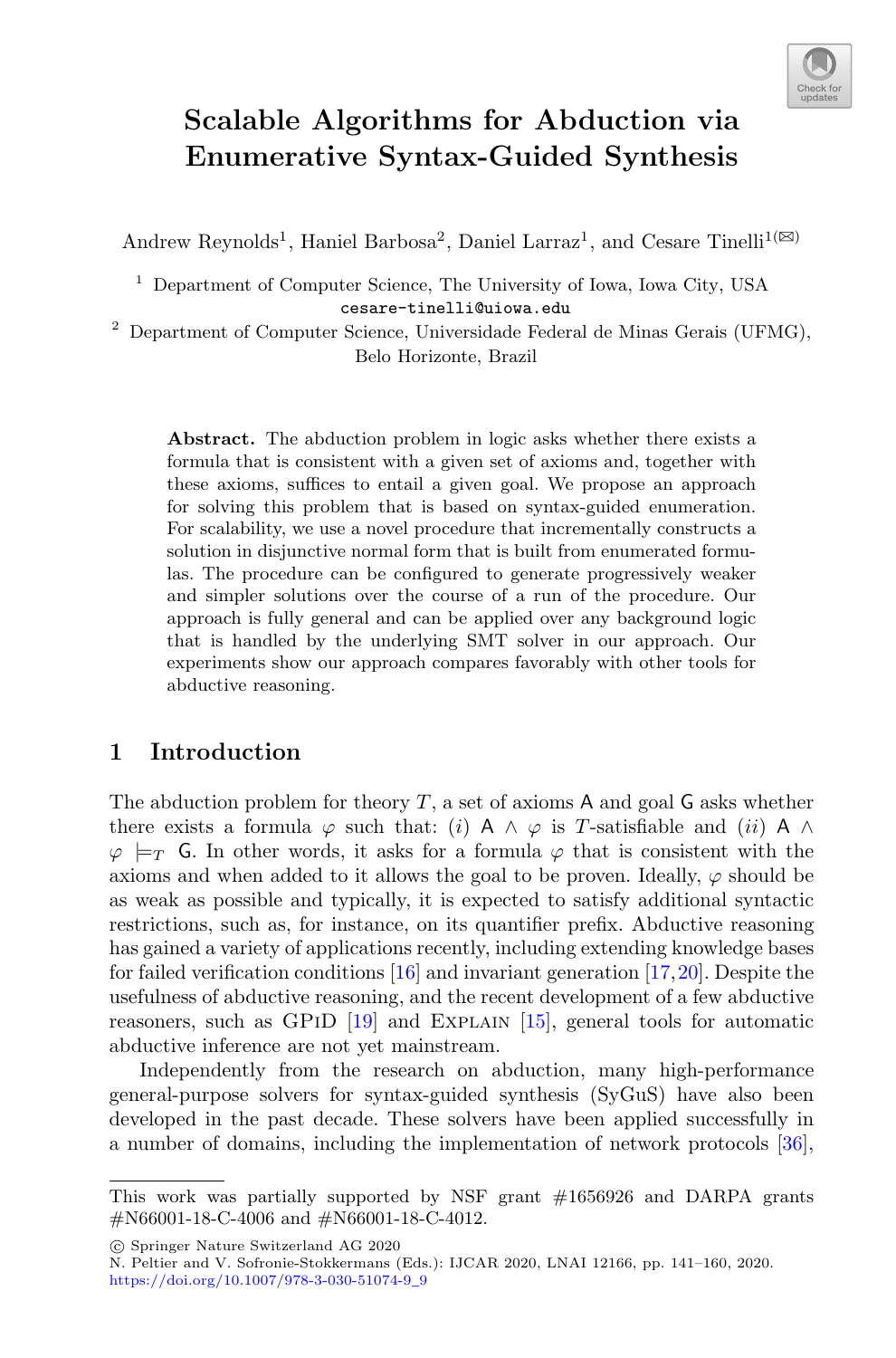data processing [\[22\]](#page-18-5), and code optimization [\[29\]](#page-19-1). The performance and scalability of SyGuS solvers has made considerable progress in recently years, as demonstrated by an annual competition [\[4\]](#page-17-0).

In this paper, we investigate scalable approaches to solving the abduction problem using (enumerative) syntax-guided synthesis techniques. We impose no requirements on the background theory  $T$  other than it must be supported by an existing SMT solver and amenable to syntax-guided synthesis, as we explain in more detail later. Our immediate goal is to leverage the power of syntax-guided synthesis solvers. Our longer term goal is to standardize the interface for these solvers for abduction problems and make them available to users of program analysis and automated reasoning who would benefit from high performance automated reasoning systems for abduction.

### *Contributions*

- We introduce a novel procedure for solving abduction problems using enumerative syntax-guided synthesis.
- We give an extension of the procedure that is capable of generating progressively weaker solutions to a given abduction problem.
- We provide an implementation of these techniques in  $\text{cyc4sy}$  [\[31](#page-19-2)], a stateof-the-art SyGuS solver implemented within the SMT solver cvc4 [\[8](#page-17-1)], and discuss several experiments we designed to test its effectiveness. We show that it has compelling advantages with respect to to other approaches for abduction including those implemented in EXPLAIN  $[15]$  $[15]$  and GPID  $[19]$  $[19]$ .

# **2 Preliminaries**

We work in the context of many-sorted first-order logic with equality  $(\simeq)$  and assume the reader is familiar with the notions of signature, terms, and so on (see, e.g., [\[21\]](#page-18-6)). A *theory* is a pair  $T = (\Sigma, I)$  where  $\Sigma$  is a signature and I is a non-empty class of Σ-interpretations, the *models of* T, that is closed under variable reassignment (i.e., every  $\Sigma$ -interpretation that differs from one in I only in how it interprets the variables is also in I) and isomorphism. A  $\Sigma$ -formula  $\varphi$ is T*-satisfiable* (respectively, T*-unsatisfiable*) if it is satisfied by some (resp., no) interpretation in I. A satisfying interpretation for  $\varphi$  is a *model*  $\varphi$ . A formula  $\varphi$ is *valid in* T (or T-valid), written  $\models_T \varphi$ , if every model of T is a model of  $\varphi$ . We write  $\varphi[x]$  for a tuple x of distinct variables to indicate that the free variables of  $\varphi$  occur in *x*. Given  $\varphi$ [*x*], we write  $\varphi$ [*t*] to denote the result of replacing every occurrence of every variable of  $x$  in  $\varphi$  with the corresponding term in the tuple *t*. We write conjunctions of formulas as sets.

**Syntax-Guided Synthesis (SyGuS).** Syntax-guided synthesis [\[2](#page-17-2)] is a recent paradigm for automated synthesis that combines semantic and syntactic restrictions on the space of solutions. Specifically, a SyGuS problem for a function  $f$ in a theory  $T$  consists of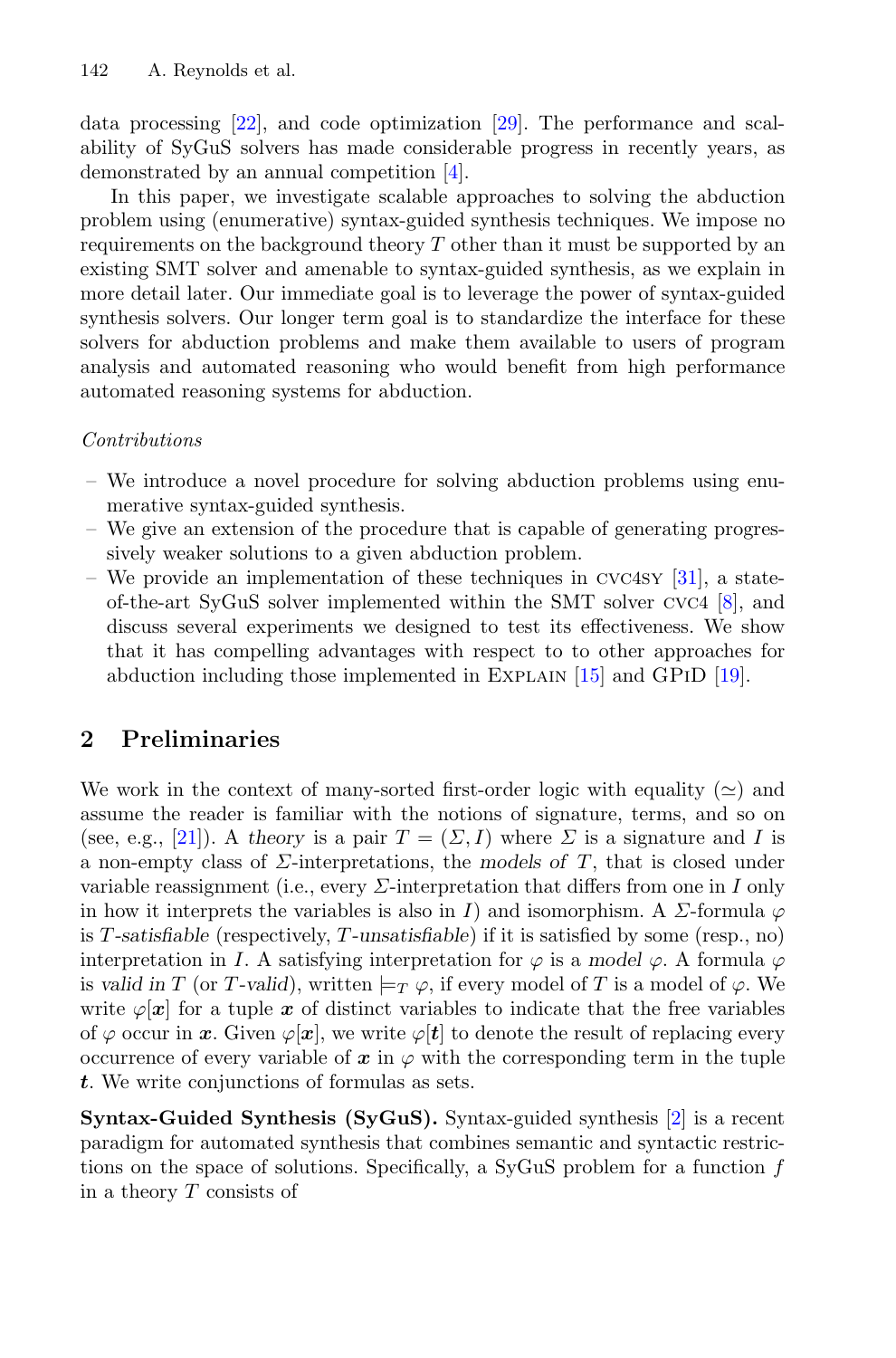- 1. *semantic restrictions*, a specification given by a (second-order) T-formula of the form  $\exists f. \forall x. \varphi[f, x]$ , and
- 2. *syntactic restrictions* on the solutions for f, given by a context-free grammar R.

The grammar  $\mathcal R$  is a triple  $(s_0, S, R)$  where  $s_0$  is an initial symbol, S is a set of symbols with  $s_0 \in S$ , and R is a set of *production rules* of the form  $s \to t$ , where  $s \in S$  and t is a term built from the symbols in the signature of theory T, free variables, and symbols from S. The rules define a rewrite relation over such terms, also denoted by  $\rightarrow$ , as expected. We say a term t is *generated* by R if  $s_0 \rightarrow^* t$  where  $\rightarrow^*$  is the reflexive-transitive closure of  $\rightarrow$  and t does not contain symbols from S. For example, the terms x,  $(x + x)$  and  $((1 + x) + 1)$  are all generated by the grammar  $\mathcal{R} = (I, \{I\}, \{I \rightarrow x, I \rightarrow 1, I \rightarrow (I + I)\})$ . A *solution for the SyGuS problem for* f is a lambda term  $\lambda x.e$  of the same type as f such that (i)  $\forall x.\varphi[\lambda x.e, x]$  is T-valid and (ii) e is generated by R.

A number of recent approaches for the syntax-guided synthesis problem exist that target specific classes of semantic and syntactic restrictions, including programming-by-examples [\[22](#page-18-5)], single invocation conjectures [\[32](#page-19-3)], and pointwise specifications [\[5](#page-17-3)[,27](#page-19-4)]. General purpose methods for solving the syntax-guided synthesis problem are generally based on *enumerative counterexample-guided inductive synthesis* (CEGIS) [\[34](#page-19-5),[35\]](#page-19-6). Enumerative approach uses a grammar to generate candidate solutions systematically based on some term ordering, typically term size (e.g., the number of non-nullary function applications in the term). The generated candidate solutions are then tested for correctness using a verification oracle (typically an SMT solver). This process is accelerated by the use of *counterexamples* for previously discarded candidates, i.e., valuations for the input variables *x*, or *points*, that witness the failure of those candidates to satisfy the specification. Despite its simplicity, enumerative CEGIS is the de-facto approach for solving the general class of SyGuS problems, as implemented in a several recent tools, notably cvc4sy [\[31](#page-19-2)] and the enumerative solver ESolver [\[3](#page-17-4)]. Its main downside remains scalability to cases where the required solution is very large. As we will show in Sect. [4,](#page-3-0) we present a more scalable procedure for the abduction problem that builds on top of enumerative CEGIS and is capable of quickly finding (conjunctive) solutions.

### <span id="page-2-1"></span>**3 The Abduction Problem**

In general, the abduction problem for a set A of axioms and a goal G is the problem of finding a formula S that is consistent with A and, together with A, entails the goal. We refine the problem by restricting it to first-order logic and to a given background theory T, and also considering syntactic restrictions on the solution S. We refer to this as the *syntax-restricted abduction problem*, which we formalize in the following definition.

<span id="page-2-0"></span>**Definition 1 (Abduction Problem).** *The (syntax-restricted) abduction problem for a theory* T*, a conjunction* A[*x*] *of axioms, a goal* G[*x*] *and a grammar*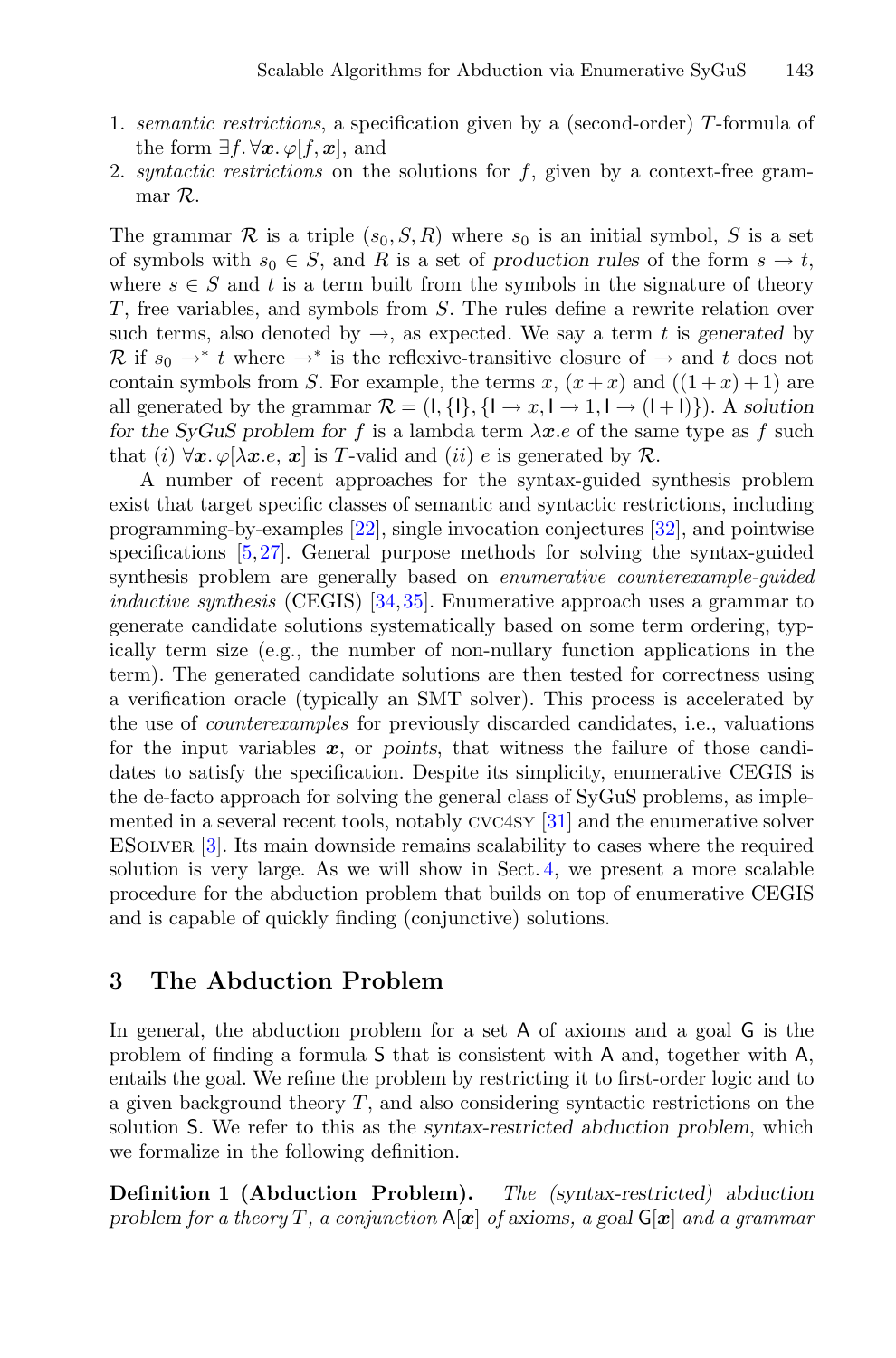R*, where axioms and goal are first-order formulas, is that of finding a first-order formula* S[*x*] *such that:*

<span id="page-3-2"></span>*1.* <sup>A</sup> <sup>∧</sup> <sup>S</sup> <sup>|</sup>=*<sup>T</sup>* <sup>G</sup>*,*

- *2.* <sup>A</sup> <sup>∧</sup> <sup>S</sup> *is* <sup>T</sup>*-satisfiable, and*
- *3.* S *is generated by grammar* R*.*

In practice, as in SyGuS, syntactic restrictions on the solution space may be used to capture user-requirements on the desired shape of a solution. They can also be used as a mechanism for narrowing the search space to one where one believes the solver is likely to find a solution. Observe that the formulation of the problem includes the case with no syntactic restriction as a trivial case of a grammar that accepts all formulas in the signature of the theory T. In the abduction solver we have developed for this work, the syntax restriction is optional. When it is missing, a grammar generating the full language is constructed internally automatically.

Syntax-restricted abduction bears a strong similarity to SyGuS.<sup>[1](#page-3-1)</sup> We exploit this similarity by leveraging much of the technology we developed for SyGuS, with the goal of achieving generality and scalability.

Normally, an abduction problem admits many solutions. Thus, it may be useful to look for solutions that optimize certain criteria, such as generality with respect to entailment in  $T$ , or minimality with respect to size or number of free variables. Our evaluation contains several case studies where we explore this aspect in detail.

**Recent Applications.** Abduction has a long history in logic and automatic reasoning (see, e.g., [\[24](#page-18-7)]). More recently, it has found many useful applications in program analysis. It has been used for identifying the possible facts a verification tool is missing to either discharge or validate a verification condition [\[16\]](#page-18-0), inferring library specifications that are needed for verifying a client program [\[37\]](#page-19-7), and synthesizing specifications for multiple unknown procedures called from a main program [\[1\]](#page-17-5). Other applications of abduction includes loop invariant generation [\[17](#page-18-1)[,20](#page-18-2)], where it is used to iteratively strengthen candidate solutions until they are inductive and strong enough to verify a program, and compositional program verification [\[25\]](#page-18-8), where it is used for inferring not only loop invariants but also preconditions required for the invariants to hold. Abductive inference has also been applied to modular heap reasoning [\[12\]](#page-18-9), and the synthesis of missing guards for memory safety [\[18](#page-18-10)].

# <span id="page-3-0"></span>**4 Abduction via Enumerative Syntax-Guided Synthesis**

In this section, we fix a theory  $T$  and describe our approach for solving the abduction problem in T using enumerative syntax-guided synthesis. We first present a basic procedure for abduction in the following section, and then extend it to generate (conjunctive) solutions in a highly scalable manner. We then describe how

<span id="page-3-1"></span><sup>&</sup>lt;sup>1</sup> In fact, it could be readily recast as SyGuS, if one ignored Condition [2](#page-3-2) in Definition [1.](#page-2-0)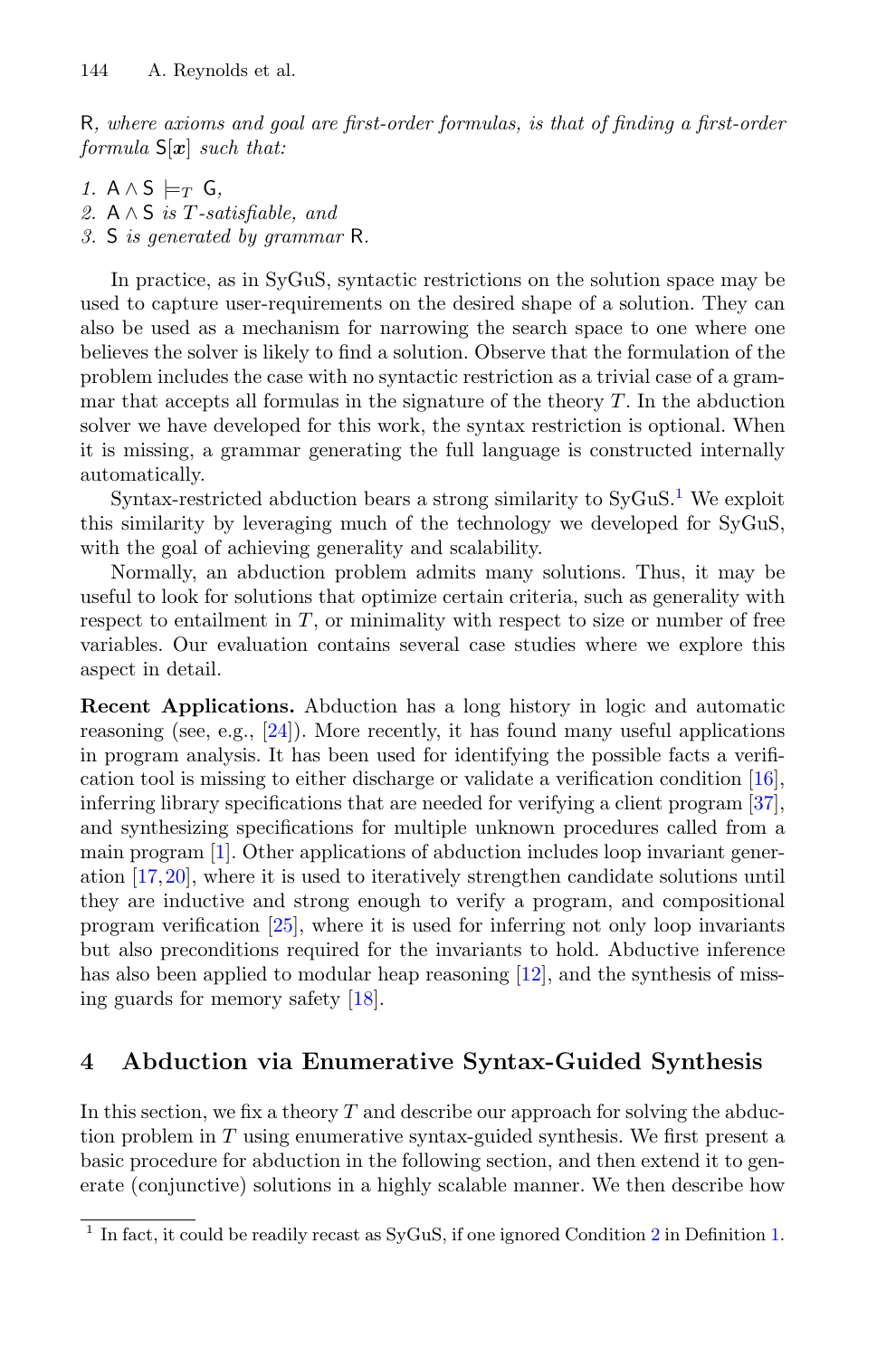```
GetAbductBasic(axioms A[x], goal G[x], grammar R)
 1: Let P = \emptyset\frac{1}{2} set of points
2: loop
3:Let c[x] = \text{NextEnum}(R)4:if Eval(c, p) = \perp for all p \in P then
5:if c \wedge A \wedge \neg G is T-satisfiable then
6:
              P := P \cup \{p\} with p such that Eval(c \land A \land \neg G, p) = Telse if c \wedge A is T-satisfiable then
7:8:
              return c9:end if
       end if
10:11: end loop
```
<span id="page-4-0"></span>**Fig. 1.** Basic procedure for the abduction problem for axioms <sup>A</sup>, goal <sup>G</sup> and grammar <sup>R</sup>.

either approach can be extended to be incremental so that it constructs progressively logically weaker solutions over time. For simplicity, *we restrict ourselves to abduction problems where axioms, goals, and solutions are quantifier-free*. Note, however, that the procedure can be used for abduction problems where these components are quantified, as long the restrictions below (lifted to quantified formulas) are satisfied.

**Requirements on** *T***.** We assume that the T-satisfiability of quantifier-free formulas is decidable. For each sort of  $T$ , we also assume a distinguished set of variable-free terms of that sort which we call *values* (e.g., numerals and negated numerals in the case of integer arithmetic) such that every T-satisfiable formula is satisfied by a valuation of its free variables to sort elements denoted by values. Finally, we require the availability of a computable function Eval that takes a first-order formula  $\varphi[\mathbf{x}]$  and a tuple **p** of values of the same length as **x**, and returns  $\top$  if  $\varphi[\mathbf{p}]$  is T-satisfiable and  $\bot$  otherwise. These restrictions are met by most theories used in Satisfiability Modulo Theories (SMT).

### **4.1 Enumerative Counterexample-Guided Inductive Synthesis for Abduction**

We start with a basic CEGIS-style synthesis procedure for solving the syntaxrestriction abduction problem where points that represent counterexamples for candidate solutions are cached and used to discard subsequent candidates. The procedure is presented in Fig. [1.](#page-4-0) It takes as input: axioms A, goal G and grammar R, and maintains an internally set P of points that satisfy the axioms and falsify the goal. On line 3, it invokes the stateful sub-procedure  $NextEnum(R)$ which enumerates the formulas generated by grammar R based on enumerative techniques used in SyGuS solvers. We will refer to the return formula  $c$  as the current *candidate solution*. Then, using the (fast) evaluation function Eval, it checks at line 4 that  $c$  is satisfied by none of the counterexample points in  $P$ . If the check fails, the procedure discards  $c$  and loops back to line 3 because adding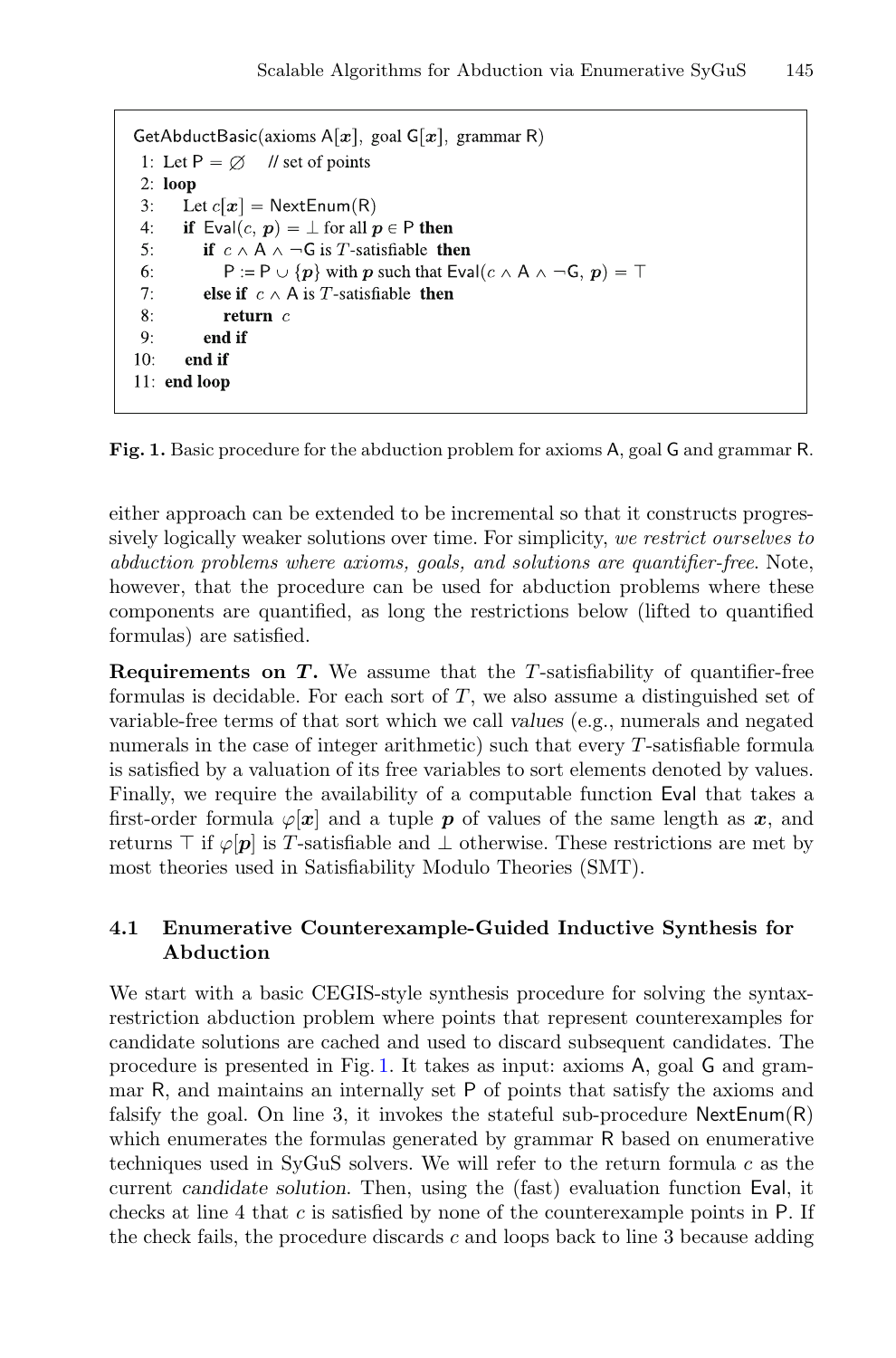c to A would definitely be not enough to entail G. If the check succeeds, it also checks, at line 5, whether  $c \wedge A \wedge \neg G$  is T-satisfiable. If so, it obtains a witness point  $p$  for the satisfiability, adds it to current set of points  $P$  on line 6, and discards c; otherwise, it checks that c is consistent with  $A$  before returning it as a possible solution.

<span id="page-5-0"></span>*Example 1.* Let T be the theory of linear integer arithmetic with the usual signature. Let A be the set  $\{y \ge 0\}$ , let G be the set  $\{x+y+z \ge 0\}$ , and assume R is a grammar generating all linear arithmetic atomic formulas over the variables  $x, y, z$ . The results of the procedure are summarized in the table below. We provide, for each iteration, the candidate c generated by syntax-guided enumeration on line 3, the Boolean value of the conditions on lines 4, 5 and 7 of the procedure when applicable, and the point  $(x, y, z)$  added to P in when the condition on line 5 evaluates to true. The last column specifies the solution returned on that iteration if any.

| #              | $\mathcal{C}$               |       |       | line 4 line 5 $p \in P$ line 7 return |       |                          |
|----------------|-----------------------------|-------|-------|---------------------------------------|-------|--------------------------|
| $\overline{1}$ |                             |       |       | $x \ge 0$ true true $(0,0,-1)$        |       |                          |
|                | 2<br>x<0                    |       |       | true true $(-1,0,0)$                  |       |                          |
| 3              | $y \geqslant 0$             | false |       |                                       |       |                          |
|                | 4 $y < 0$ true false        |       |       |                                       | false |                          |
|                | 5 $z \ge 0$ false           |       |       |                                       |       |                          |
|                | $6 \t z < 0$ false          |       |       |                                       |       |                          |
|                | 7 $x + y \geqslant 0$ false |       |       |                                       |       |                          |
|                | $8\ x+y<0$ false            |       |       |                                       |       |                          |
|                | 9 $x + z \geqslant 0$ true  |       | false |                                       |       | true $x + z \geqslant 0$ |

On the first iteration, the syntax-guided enumeration generates the formula  $x \geqslant$ 0 as the candidate solution c. This fails to imply the goal, specifically, with  $(x, y, z) = (0, 0, -1)$  the axioms and c are satisfied and the goal is falsified. The second candidate fails for similar reasons for point  $(-1, 0, 0)$ . The check on line 4 fails for five of the next six candidates, with the exception of the candidate  $y < 0$ . This candidate is falsified by both points in P but it must be discarded since it is inconsistent with the axioms (line 7). Finally, the candidate  $x + z \geq 0$ generated on the ninth iteration passes all the tests and is returned as a solution for this abduction problem.  $\Box$ 

### <span id="page-5-1"></span>**4.2 A Procedure for Abduction Based on Unsat Core Learning**

This section extends the procedure from Fig. [1](#page-4-0) with techniques that make it scalable when the intended solution to the abduction problem is a conjunction of formulas. The procedure is applicable to cases where the language generated by grammar R is closed under conjunction. In essence, the procedure in this section applies when  $s_0 \rightarrow s_0 \wedge s_0$  is a production rule in R where  $s_0$  is the start symbol of R. However, it avoids enumerating conjunctive formulas directly, preferring instead to generate them as sets of (non-conjunctive) formulas.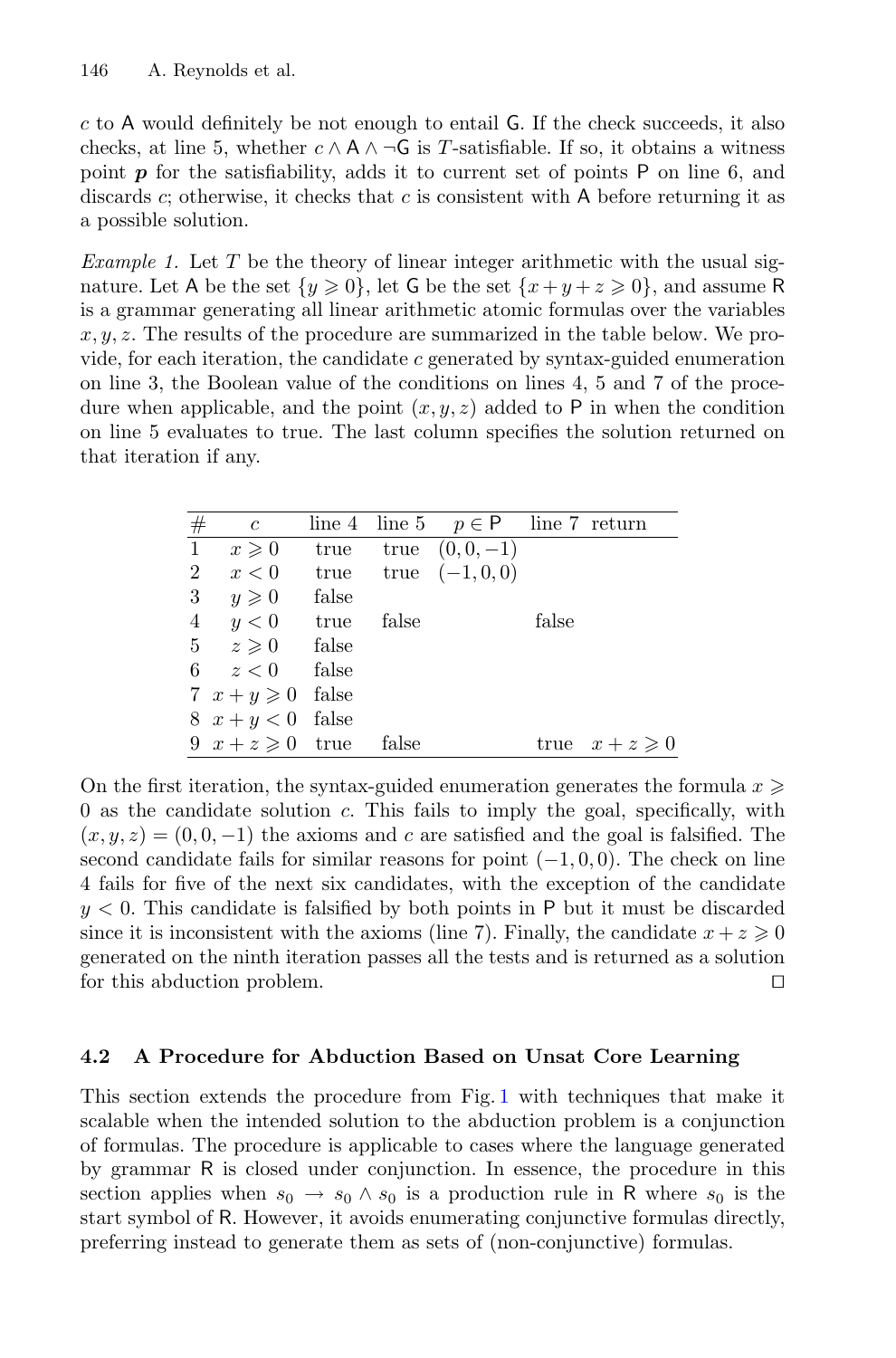```
GetAbductUCL(axioms A, goal G, grammar R)
 1: Let E, P, U = \emptyset2: loop
 3:E := E \cup \{NextEnum(R)\}\4:Let C = \emptysetwhile EnsureCexFalsify(C, E, P, U) do
5:6:
          if C \wedge A \wedge \neg G is T-unsatisfiable then
7:Let C_{min} \subseteq C such that C_{min} \wedge A \wedge \neg G is T-unsatisfiable
8:if C_{min} \wedge A is T-satisfiable then
9:return C_{min}10:else
11:Let u \subseteq C_{min} such that u \wedge A is T-unsatisfiable
12:U := U \cup \{u\}; C := C \setminus \{e\} for some e \in u13:end if
14:else
15:P := P \cup \{p\} where Eval((C \land A \land \neg G), p) = T
16:end if
17:end while
18: end loop
EnsureCexFalsify(candidate C, formulas E, points P, cores U)
 1: while C = \emptyset or Eval(C, p) = \top for some p \in P do
2:if Eval(e, p) = \perp for some e \in E and u \not\perp C \cup {e} for all u \in U then
3:C := C \cup \{e\}else
4:5:return false
       end if
6:
 7: end while
 8: return true
```
<span id="page-6-0"></span>**Fig. 2.** Procedure for the abduction problem for <sup>A</sup>, <sup>G</sup> and <sup>R</sup> based on unsat core learning.

This procedure is presented in Fig. [2.](#page-6-0) Similarly to the basic procedure from the previous section, it maintains a set of points P that satisfy the axioms and falsify the goal. Additionally, the new procedure maintains a set E of enumerated formulas, and a set U of subsets of E that are inconsistent with the axioms. The procedure modifies to each of these three sets during the course of its run. Each loop iteration attempts to construct a set C of formulas whose conjunction is a solution to the abduction problem. This is in contrast to the basic procedure from Fig. [1](#page-4-0) which considers only individual formulas as candidate solutions.

To construct the candidate set C, the procedure uses a helper function EnsureCexFalsify which ensures that  $(i)$  C is non-empty,  $(ii)$  the conjunction of the formulas in  $\mathsf C$  is falsified by each point in P and *(iii)* no subset of  $\mathsf C$  occurs in U. The first condition is to ensure that the candidate is generated by the grammar. The second condition ensures that C along with our axioms suffices to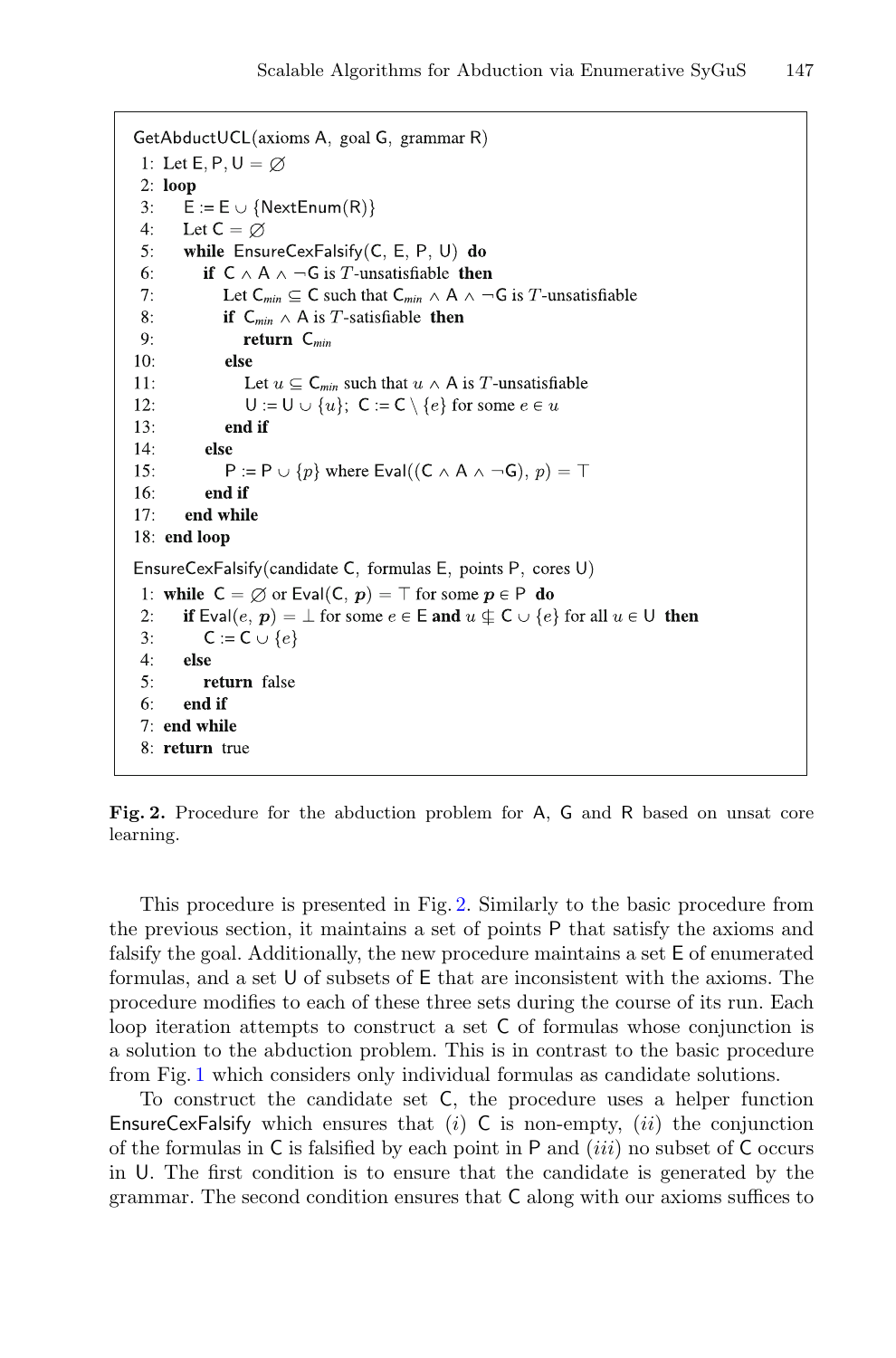prove the goal. The third condition ensures that C is consistent with the axioms. If we are able to successfully construct a candidate solution set C, then line 6 checks whether that candidate indeed suffices when added to the axioms to show the goal. If it does not, we add a counterexample point to P; otherwise, we construct a (ideally minimal) subset of  $C_{min}$  of C that also suffices to show the goal. This information can be readily computed by an SMT solver [\[10](#page-18-11)] with support respectively for model generation and for unsatisfiable core generation [\[13\]](#page-18-12), two features common to most modern solvers, including cvc4. We then check whether  $C_{min}$  is consistent with our axioms. If it is consistent, we return it as a solution to the abduction problem; if it is not, we add some subset of it to U that is also inconsistent with the axioms, where again the subset can be computed by an SMT solver with support for unsatisfiable cores. Adding such subset amounts to learning that subset should never be included in future candidate solutions. To maintain the invariant that no subset of C occurs in U, we remove one enumerated formula  $e \in u$  from C on line 12. In the case where a point is added to P (line 15) or when an unsat core is added to U (line 12), we run the method EnsureCexFalsify starting from the current resultant set C. This will force the procedure to try to construct a new candidate solution based on the set E. When this strategy fails to construct a candidate, the inner loop terminates and the next formula is added to E based on syntax-guided enumeration.

We now revisit Example [1.](#page-5-0) As demonstrated in this example, GetAbductUCL is often capable of generating solutions to the abduction problem faster than the one from Fig. [1,](#page-4-0) albeit those solutions may be logically stronger.

*Example 2.* We revisit Example [1,](#page-5-0) where A is the set  $\{y \ge 0\}$  and  $\overline{G}$  is  $\{x+y+z \ge 0\}$ 0}. A run of the procedure from Fig. [2](#page-6-0) is summarized in the table below. We list iterations of the outer loop of the procedure (lines 2–18) in the first column of this table. For each iteration, we provide the formula that is added to our pool E (line 3), and the considered candidate set C upon a successful call to EnsureCexFalsify. Notice that the inner loop of the procedure may consider multiple candidates C for a single iteration of the outer loop. For each candidate, when applicable, we give the result of the evaluation of the condition on line 6, the point  $p$  added to P if that condition is false (line 15), the minimal candidate set  $C_{min}$  constructed on line 7, the evaluation of the condition on line 8, the set of formulas added to our set of unsatisfiable cores if that condition is false (line 12), and finally the formula (if any) returned as a solution (line 9).

| # $e \in E$          | $\mathbb{C}$                                              |      | line 6 $p \in \mathsf{P}$ C <sub>min</sub> line 8 |         | $u \in U$                   | return                               |
|----------------------|-----------------------------------------------------------|------|---------------------------------------------------|---------|-----------------------------|--------------------------------------|
|                      | $1 \t x \ge 0$ $\{x \ge 0\}$ false $(0, 0, -1)$           |      |                                                   |         |                             |                                      |
|                      | 2 $x < 0$ { $x < 0$ }                                     |      | false $(-1,0,0)$                                  |         |                             |                                      |
|                      | $\{x < 0, x \geq 0\}$ true                                |      |                                                   |         | false $\{x < 0, x \geq 0\}$ |                                      |
| $3 \, y \geqslant 0$ |                                                           |      |                                                   |         |                             |                                      |
|                      | 4 $y < 0$ { $y < 0$ }                                     | true |                                                   | C false | $\{y < 0\}$                 |                                      |
|                      | 5 $z \geqslant 0$ $\{x \geqslant 0, z \geqslant 0\}$ true |      |                                                   | true    |                             | $x \geqslant 0 \wedge z \geqslant 0$ |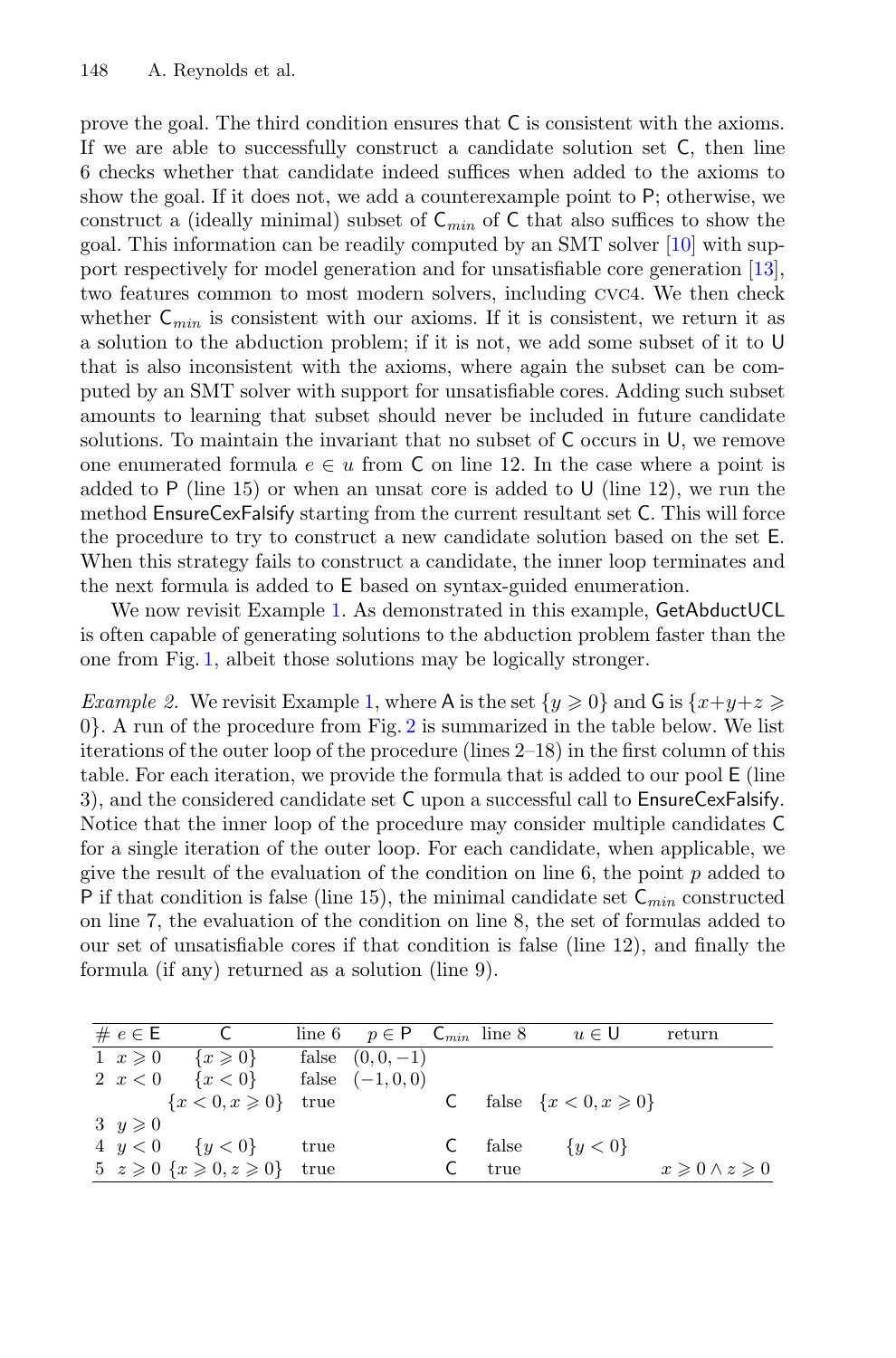We assume the same ordered list of formulas enumerated from Fig. [1.](#page-4-0) On the first iteration, we add  $x \geqslant 0$  to our pool of enumerated formulas E. The helper function EnsureCexFalsify constructs the set  $C = \{x \ge 0\}$  since (vacuously) it is true for all points in P. Similar to the first iteration of Fig. [1,](#page-4-0) on line 6 we learn that  $x \geq 0$  does not suffice with our axioms to show the goal; a counterexample point is  $(x, y, z) = (0, 0, -1)$  which is added to P. Afterwards, EnsureCexFalsify is not capable of constructing another C since there are no other formulas in E. In contrast to Fig. [1](#page-4-0) which discards the formula  $x \geq 0$  at this point, here it remains in E and can be added as part of C in future iterations.

On the second iteration, we add  $x < 0$  to our pool. We check the candidate set  $C = \{x < 0\}$ , which fails to imply the goal for counterexample point  $(x, y, z)$  $(-1, 0, 0)$ . To construct the next candidate set C, we must find an additional formula from E that evaluates to false on this point (or otherwise we again would fail to imply our goal). Indeed,  $x \ge 0 \in E$  evaluates to false on this point, and thus EnsureCexFalsify returns the set  $\{x < 0, x \ge 0\}$ . This set suffices to prove the goal given the axioms, that is, the condition on line 6 succeeds; the unsatisfiable core  $C_{min}$  computed for this query is the same as  $C$ . However, on line 8, we learn that this set is inconsistent with our axioms (in fact, the set by itself is equivalent to false). On line 12, we add  $\{x < 0, x \ge 0\}$  to U. In other words, we learn that *any* solution that contains both these formulas is inconsistent with our axioms. Learning this subset will help prune later candidate solutions. The procedure on this iteration proceeds by removing one of these formulas from our candidate solution set C. Subsequently the helper function EnsureCexFalsify cannot construct a new candidate subset due to  $\{x < 0, x \ge 0\} \in \mathbb{U}$  and since no other formulas occur in E.

On the third iteration,  $y \ge 0$  is added to our pool. However, no candidate solution can be constructed, where notice that  $y \geq 0$  evaluates to  $\top$  on both points in P. On the fourth iteration,  $y < 0$  is added to our pool and the candidate solution set  $\{y < 0\}$  is constructed, where notice that this formula evaluates to  $\perp$  on both points in P. This formula suffices to show the goal from the axioms, but is however inconsistent with our axioms. Thus,  $\{y < 0\}$  is added to our set of unsatisfiable cores U. In other words, we have learned that no solution C should include the formula  $y < 0$  since it is alone inconsistent with our axioms.

On the fifth iteration,  $z \geqslant 0$  is added to our pool. The only viable candidate that falsifies all points in P and does not contain a subset from U is  $\{x \geq 0, z \geq 0\}$ 0. This set is a solution to the abduction problem and so the formula  $x \geq 0$  $0 \wedge z \geq 0$  is returned. Due to our assumption that R admits conjunctions, this formula meets the syntax restrictions of our grammar. A run of this procedure required the enumeration of only 5 formulas before finding a solution whereas the basic one in Fig. [1](#page-4-0) required 9.  $\Box$ 

While the solution in the previous example  $x \geqslant 0 \land z \geqslant 0$  was found in fewer iterations, notice that it is logically stronger than the solution  $x + z \geqslant$ 0 produced in Example [1,](#page-5-0) since  $x \ge 0 \land z \ge 0$  entails  $x + z \ge 0$  but not vice versa. We remark that the main advantage of procedure Fig. [2](#page-6-0) is that is typically capable of generating *any* feasible solution to the abduction problem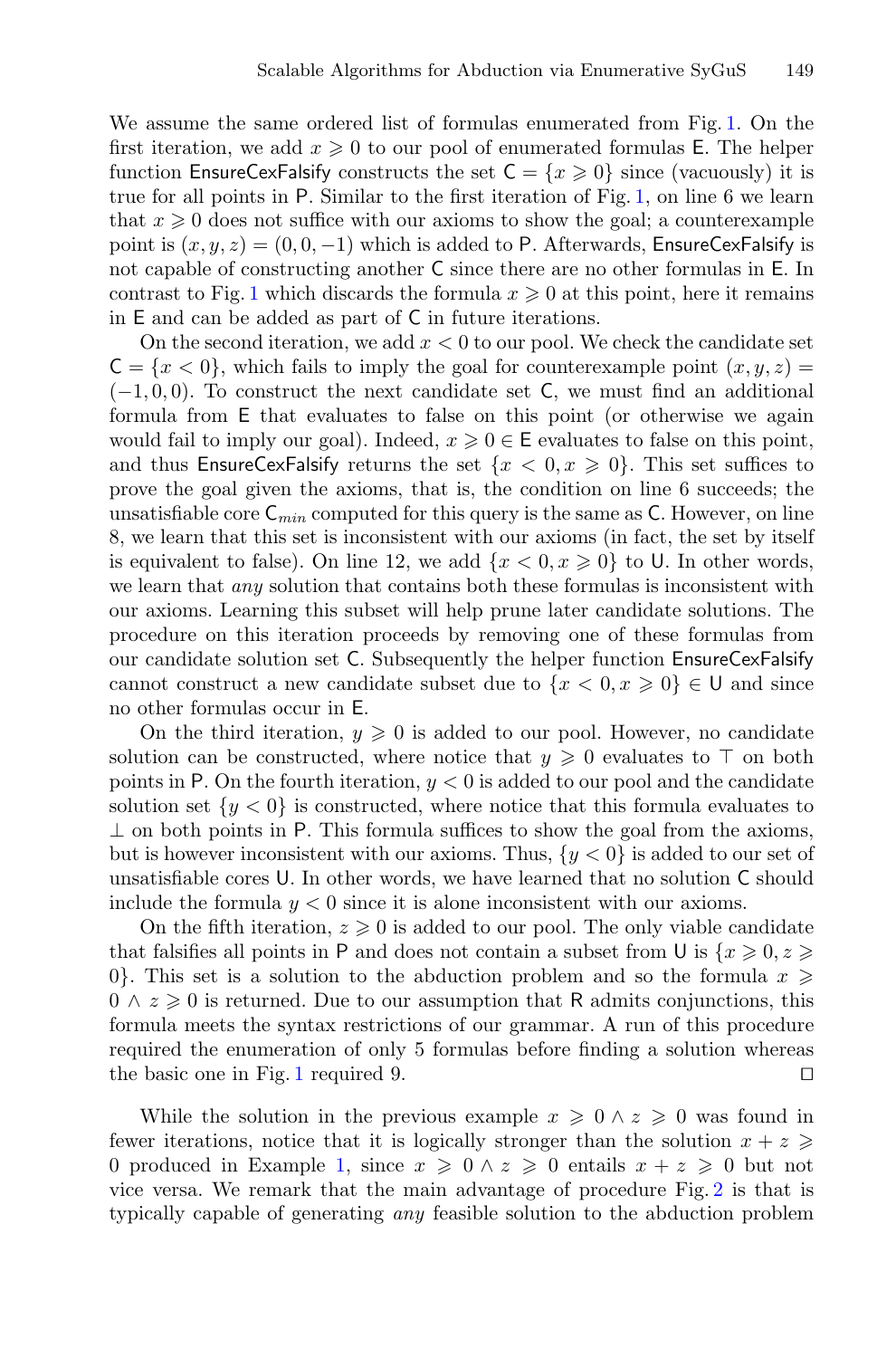faster than the procedure from Fig. [1.](#page-4-0) This is especially the case if the only solutions to the abduction problem consist of a large conjunction of literals of small term size  $\ell_1 \wedge \ldots \wedge \ell_n$ . The basic procedure does not scale to this case, if its enumeration is by formula size, since it will have to wait until the conjunction above is enumerated as an individual formula.

Furthermore, we remark that procedure in this section can be configured to have the same solution completeness guarantees as the basic procedure from Fig. [1.](#page-4-0) In particular, our choice of  $e$  in the **EnsureCexFalsify** method chooses the most recently enumerated formula when the candidate pool C is empty. Since a single loop of the procedure is terminating and due to the above policy for selection, the procedure will terminate in the worst case when the enumerated pool E contains a formula that by itself is the solution to the synthesis conjecture.

#### <span id="page-9-0"></span>**4.3 Incremental Weakening for Abduction**

The user may be interested in obtaining an abduction problem solution that maximizes some criteria and is not necessarily the first one discovered by (either of) the procedures we have described so far. In this section, we describe an extension to our approach for abduction that maintains the advantage of returning solutions quickly while still seeking to generate the best solution in the long run according to metric such as logical weakness.

We observe that it is straightforward to extend our enumerative syntaxguided approach to generate *multiple* solutions. We are interested, however, in generating increasingly better solutions over time. We briefly give an overview of how the procedures of Fig. [1](#page-4-0) and Fig. [2](#page-6-0) can be extended in this way and discuss a few relevant details of the extension. We focus on the problem of generating the *logically weakest* solution to the abduction problem in this section.

Figure [3](#page-10-0) presents an incremental procedure for generating (multiple) solutions to a given abduction problem. The procedure requires that the language restriction R admit disjunctive formulas which is the case, for instance, if  $s_0 \rightarrow s_0 \vee s_0$  is a production rule in R where  $s_0$  is again the start symbol. It maintains a formula <sup>S</sup> that, when not <sup>⊥</sup>, represents the logically weakest solution to the abduction problem known so far. In its main loop, on line 3, the procedure calls one of the previous procedures for generating single solutions to the abduction problem (written GetAbduct∗). Line 4 then checks whether a new solution can be constructed that is logically weaker with respect to the axioms than the current one. In particular, this is the case if  $C \wedge A \wedge \neg S$  is T-satisfiable, which means that there is at least one point that satisfies the current candidate but not the current solution S. In that case, the current solution S is updated to <sup>S</sup> <sup>∨</sup> <sup>C</sup>, which is by construction guaranteed to also be a solution to the abduction problem. If no such point can be found, then C is redundant with respect to the current candidate solution since it does not generalize it. Optionally, the procedure may learn a subset  $u$  of  $C$  that is also redundant with respect to the current candidate solution. This subset can be learned as an unsatisfiable core when using the procedure GetAbductUCL as the sub-procedure on line 3.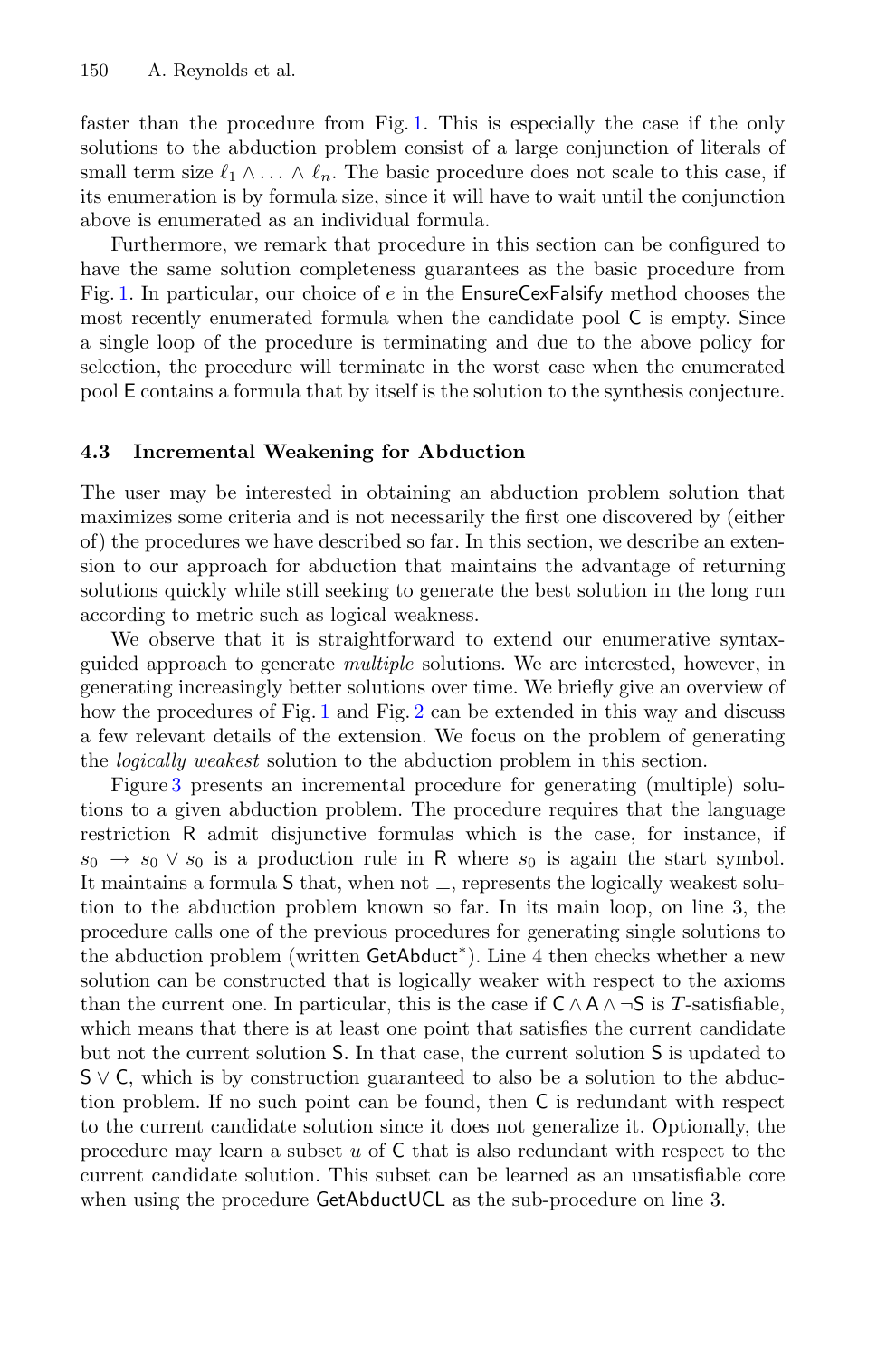```
GetAbductInc(axioms A, goal G, grammar R)
 1: Let S = \perp2: loop
       Let C = \text{GetAbduct}^*(A, G, R).
 3:if C \wedge A \wedge \neg S is T-satisfiable then
4:S := S \vee C5:print Weakest solution so far is S
6:7:else
8:// Exclude \{u\} for some u \subseteq C such that u \wedge A \wedge \neg S is T-unsatisfiable
9:end if
10: end loop
```
<span id="page-10-0"></span>**Fig. 3.** Incremental abduction procedure for axioms <sup>A</sup>, goal <sup>G</sup> and grammar <sup>R</sup>.

#### <span id="page-10-2"></span>**4.4 Implementation Details**

We implemented the procedures above in the state-of-the-art SMT solver cvc4 [\[8\]](#page-17-1). cvc4 incorporates a SyGuS solver, cvc4sy, implementing several strategies for enumerative syntax-guided synthesis [\[31](#page-19-2)]. It accepts as input both SMT problems written in the SMT-LIB version 2.6 format [\[9](#page-17-6)], and synthesis problems written in the SyGuS version 2.0 format [\[30](#page-19-8)]. SMT-LIB version 2.6 is a scripting language that allows one to assert a formula  $F$  to the solver with a command of the form (assert  $F$ ). The solver checks the satisfiability the formulas asserted so far in response to the command (check-sat). We extended cvc4's SMT-LIB parser to support also commands of the form (get-abduct  $p\ G\ R$ ) where  $p$  is a symbol, the identifier of the expected solution formula;  $G$  is a formula, the goal of the abduction problem; and the optional  $R$  is a grammar expressed in the SyGuS version 2.0 format. This command asks the solver to find a formula that is a solution to the abduction problem  $(A, G)$ , where A, standing for the set of axioms, consists of the conjunction of the currently asserted formulas. The expected response from the solver is a definition of the form (define-fun  $p$ ) Bool S) where  $p$  is the identifier provided in the first argument of get-abduct and  $S$  is a formula that solves the abduction problem.

Internally, invoking a get-abduct command causes a synthesis conjecture to be constructed and passed to cvc4sy. The latter normally accepts conjectures of the form  $\exists f. \forall x. \varphi[f, x]$  where  $\varphi$  is quantifier-free. Thus, we must pass the abduction problem in two parts: (i) the *synthesis conjecture*  $\exists P. \forall x. \neg (P(x) \land A \land \neg G)$  where x collects the free variables of A and of  $G<sub>1</sub><sup>2</sup>$  $G<sub>1</sub><sup>2</sup>$  $G<sub>1</sub><sup>2</sup>$  stating that the expected solution P along with the axioms A must entail the goal G, and (ii) a *side condition*  $\exists x. P(x) \wedge A$  stating that P must be consistent with the axioms. The synthesis conjecture is of a form that can be readily handled by cvc4sy and processed using its current techniques. We have modified it so that it considers the side condition as well during solving, as described in Figs. [1](#page-4-0) and [2.](#page-6-0)

<span id="page-10-1"></span> $2$  We assume that all free symbols in A and G are variables.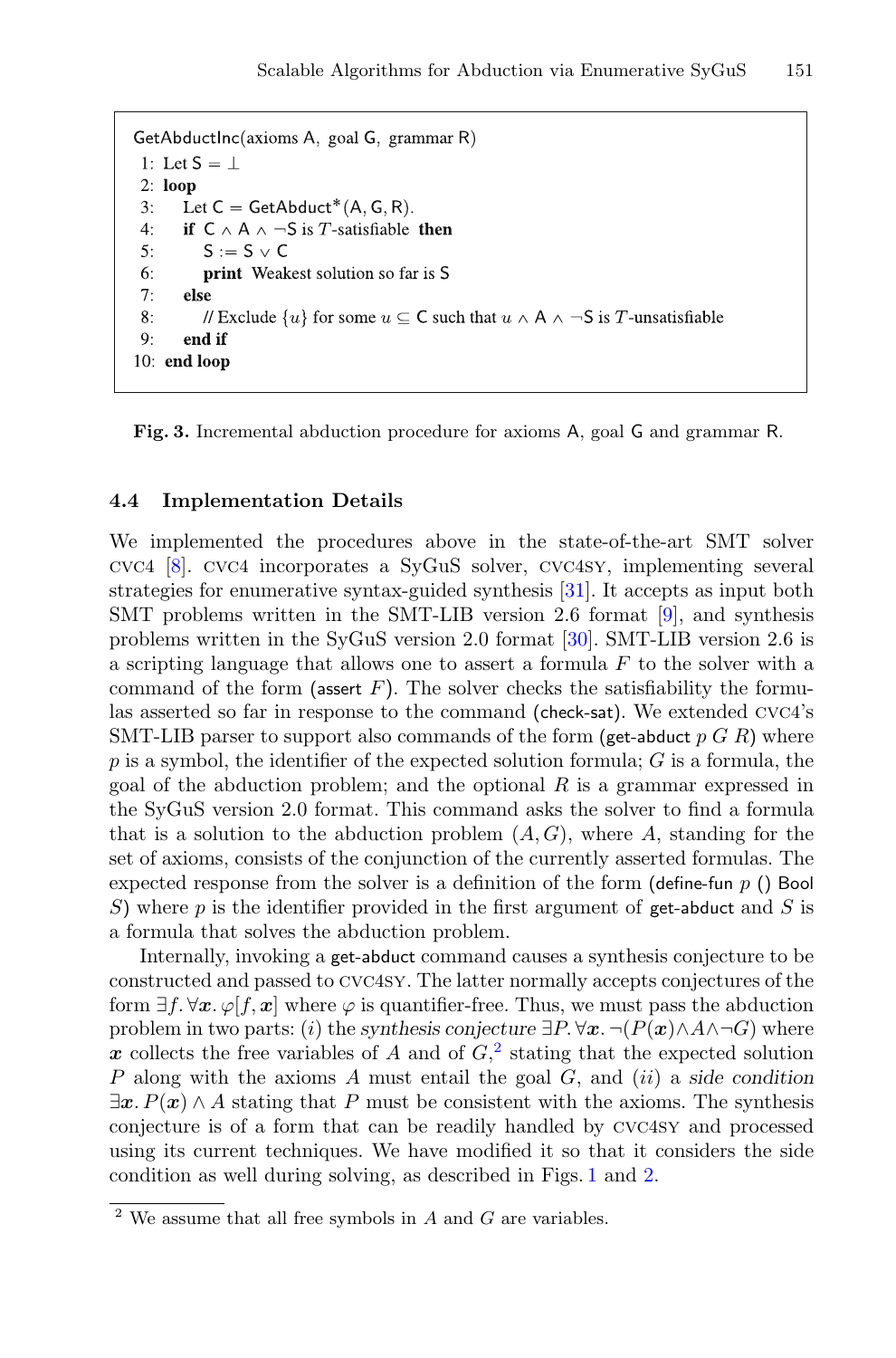The procedure in Fig. [2](#page-6-0) is implemented as a strategy on top of the basic enumerative CEGIS loop of cvc4sy. We give some noteworthy implementation details here. Firstly, we use a data structure for efficiently checking whether any subset of C occurs in our set of unsatisfiable cores U, which keeps the sets in U in an index and is traversed dynamically as formulas are added to C. We chose enumerated formulas on line 2 of EnsureCexFalsify by selecting first the most recently generated formula, and then a random one amongst those that meet the criteria to be included in C. Finally, since the number of candidate solutions can be exponential in the worst case for a given iteration of the inner loop of this procedure, we use a heuristic where formulas cannot be added to C more than once in the same iteration of the loop, making the number of candidate sets tried on a given iteration linear in the size of E in the worst case.

# <span id="page-11-2"></span>**5 Evaluation**

We evaluated our approach<sup>[3](#page-11-0)</sup> in comparison with CVC4SY's enumerative CEGIS, a general purpose synthesis approach, as well as with  $GPID$  [\[19](#page-18-3)] and EXPLAIN [\[15\]](#page-18-4), state-of-the-art solvers for similar abduction problems as the one defined here. In the comparison below, we refer to the basic procedure from Fig. [1](#page-4-0) as  $CVC4SY + B$ and the one from Fig.  $2$  as  $CVC4SY+U$ . Experiments ran on a cluster with Intel E5-2637 v4 CPUs, Ubuntu 16.04. Each execution of a solver on a benchmark was provisioned one core,  $300 s$  and  $8 GB$  RAM.

# <span id="page-11-1"></span>**5.1 Benchmarks**

Since abduction tools are generally focused on specific application domains, there is no standard language or benchmark library for evaluation. Moreover, these tools use abduction as part of a larger verification toolchain. As here we did not target a specific application but rather the abduction problem as a whole, an evaluation with their benchmarks would require integrating our solver in the tools as an alternative abduction engine. This was not feasible due to either the source code not being available or the verification and abduction engines being too tightly coupled for us to use our solver as an alternative. Thus we had to generate our own abduction benchmark sets. We did so using benchmarks relevant for verification from SMT-LIB [\[9](#page-17-6)], the standard test suite for SMT solvers. We chose as a basis the SMT-LIB logics QF LIA, QF NIA, and QF SLIA due to their relevance for verification. For QF NIA, we focus on the benchmark family VeryMax and on kaluza for QF SLIA. In QF LIA we excluded benchmark families whose benchmarks explode in size without the let operator. This was necessary to allow a comparison with Explain, whose parser does not fully support let, on let-free benchmarks. We considered both benchmarks that were (annotated as) satisfiable and unsatisfiable for generating abduction problems, according to the following methodology.

<span id="page-11-0"></span><sup>3</sup> Full material at [http://cvc4.cs.stanford.edu/papers/abduction-sygus/.](http://cvc4.cs.stanford.edu/papers/abduction-sygus/)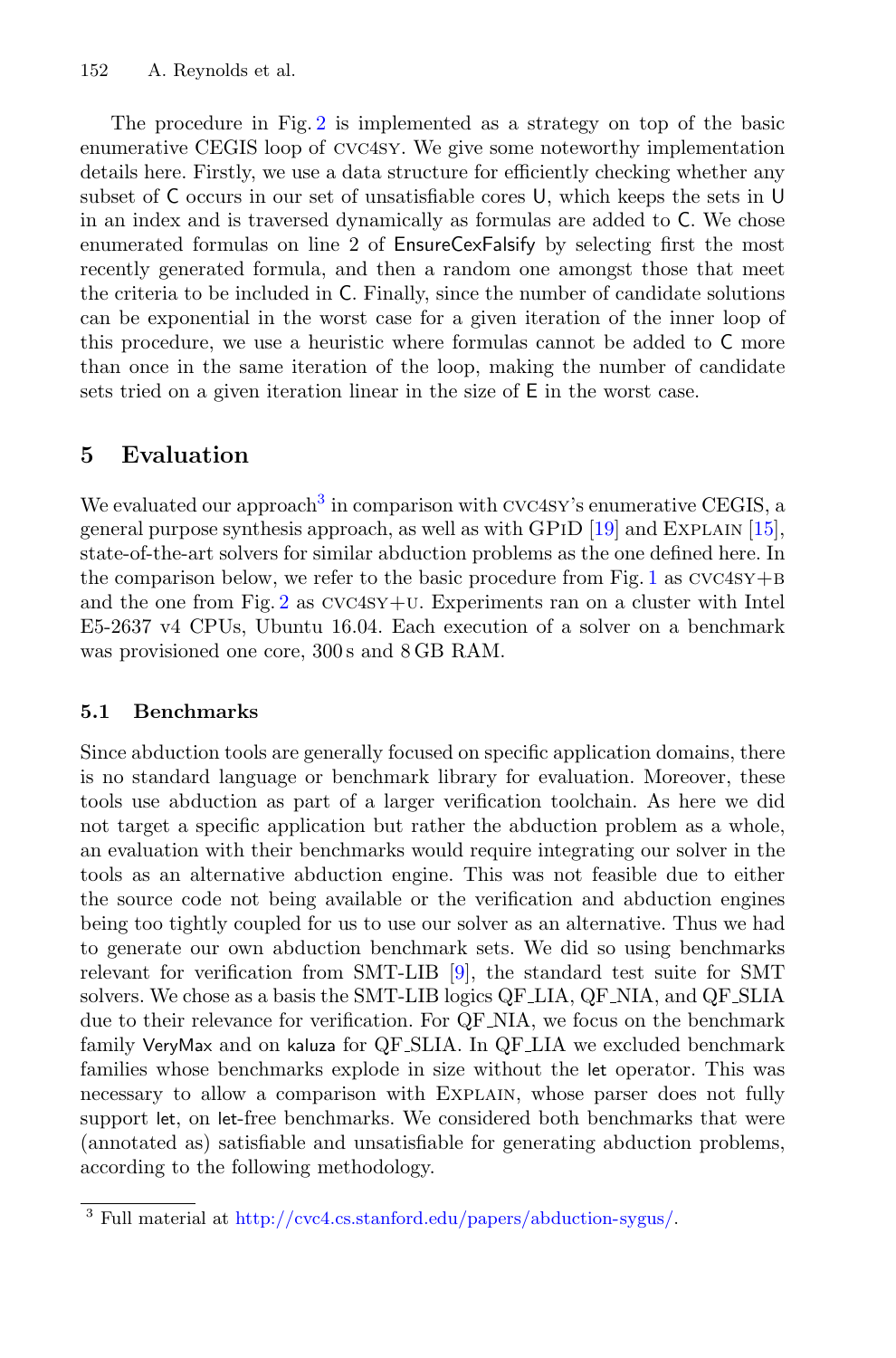Given a *satisfiable* SMT-LIB problem  $\varphi = \psi_1 \wedge \cdots \wedge \psi_n^4$  $\varphi = \psi_1 \wedge \cdots \wedge \psi_n^4$  in the theory T, we see it as an encoding of a validity problem  $\psi_1 \wedge \cdots \wedge \psi_{n-1} \models \neg \psi_n$  that could not be proven. We consider the abduction problem where G is  $\neg \psi_n$ , A is  $\psi_1 \wedge \cdots \wedge \psi_{n-1}$ , and R is a grammar that generates any quantifier-free formula in the language of  $T$  over the free variables of  $G$  and  $A$ . A solution  $S$  to this problem allows the validity of  $\varphi$  to be proven, since  $\varphi \wedge S$  is unsatisfiable.

Given an *unsatisfiable* SMT-LIB problem  $\varphi$ , let  $U = {\psi_1, \dots, \psi_n}$  be a *minimal* unsatisfiable core for this formula, i.e. any conjunctive set  $U \setminus {\psi}$ , for some  $\psi \in U$ , is satisfiable. Let  $\psi_{\text{max}}$  be U's component with maximal size. We will call  $\psi_{\text{max}}$  the *reference* to the abduction problem. We consider the abduction problem whose G is  $\neg \psi_{\mathsf{G}}$ , for some  $\psi_{\mathsf{G}} \in U$  and  $\psi_{\mathsf{G}} \neq \psi_{\max}$ , whose axioms A are  $U \setminus {\psi_{\mathsf{G}}}, \psi_{\max}$  and R as before is a grammar that generates any formula in the language of  $T$  over the free variables of  $G$  and  $A$ . A solution  $S$  to this problem allows proving the validity of  $U \setminus {\psi_{\mathsf{G}}}, \psi_{\max} \models \psi_{\mathsf{G}},$  since  $U \setminus {\psi_{\max}} \cup {\mathsf{S}}$ is unsatisfiable. Solving this abduction problem amounts to "completing" the original unsatisfiable core with the further restriction that this completion is at least as weak as the reference, as well as consistent with all but one of the other core components, seen as axioms for the abduction problem.

From satisfiable SMT-LIB benchmarks we generated 2025 abduction problems in QF LIA, 12214 in QF NIA and 11954 in QF SLIA. For unsatisfiable benchmarks we were limited not only by the benchmark annotations but also by being able to find minimal unsatisfiable cores. We used the Z3 SMT solver [\[14](#page-18-13)] to generate minimal unsatisfiable cores with a 120s timeout. Excluding benchmarks whose cores had less than three assertions (so we could have axioms, a goal and a reference), we ended up with 97 problems in QF LIA, 781 in QF NIA and 2546 in QF SLIA. We chose the reference as the component of the unsatisfiable core with maximal size and the goal as the last formula in the core (viewed as a list) after the reference was removed.

<span id="page-12-1"></span>

| Logic      | #             | $CVC4SY + B$ |     |                                            | $\text{cyc4sY+U}$ |     |                |
|------------|---------------|--------------|-----|--------------------------------------------|-------------------|-----|----------------|
|            |               |              |     | Solved   Unique   Weaker   Solved   Unique |                   |     | Weaker         |
| QF_LIA     | 2025          | 721          | 261 | 183                                        | 594               | 134 | $\overline{2}$ |
| $QF\_SLIA$ | 11954   10902 |              | 3   | 466                                        | 10980             | 81  | $\Omega$       |
| QF_NIA     | 12214         | 1492         | 171 | 671                                        | 1712              | 391 | 45             |
| Total      | 26593         | 13329        | 435 | 1320                                       | 13628             | 606 | 47             |

**Table 1.** Comparison of abduction problems from originally SAT SMT-LIB benchmarks.

#### <span id="page-12-2"></span>**5.2 Finding Missing Assumptions in SAT Benchmarks**

In this section we evaluate how effective  $CVC4SY + B$  and  $CVC4SY + U$  are in (i) finding any solution to the abduction problem and (ii) finding logically weak

<span id="page-12-0"></span><sup>4</sup> SMT-LIB problems are represented as sequences of assertions. Here we considered each  $\psi_i$  as one of these assertions.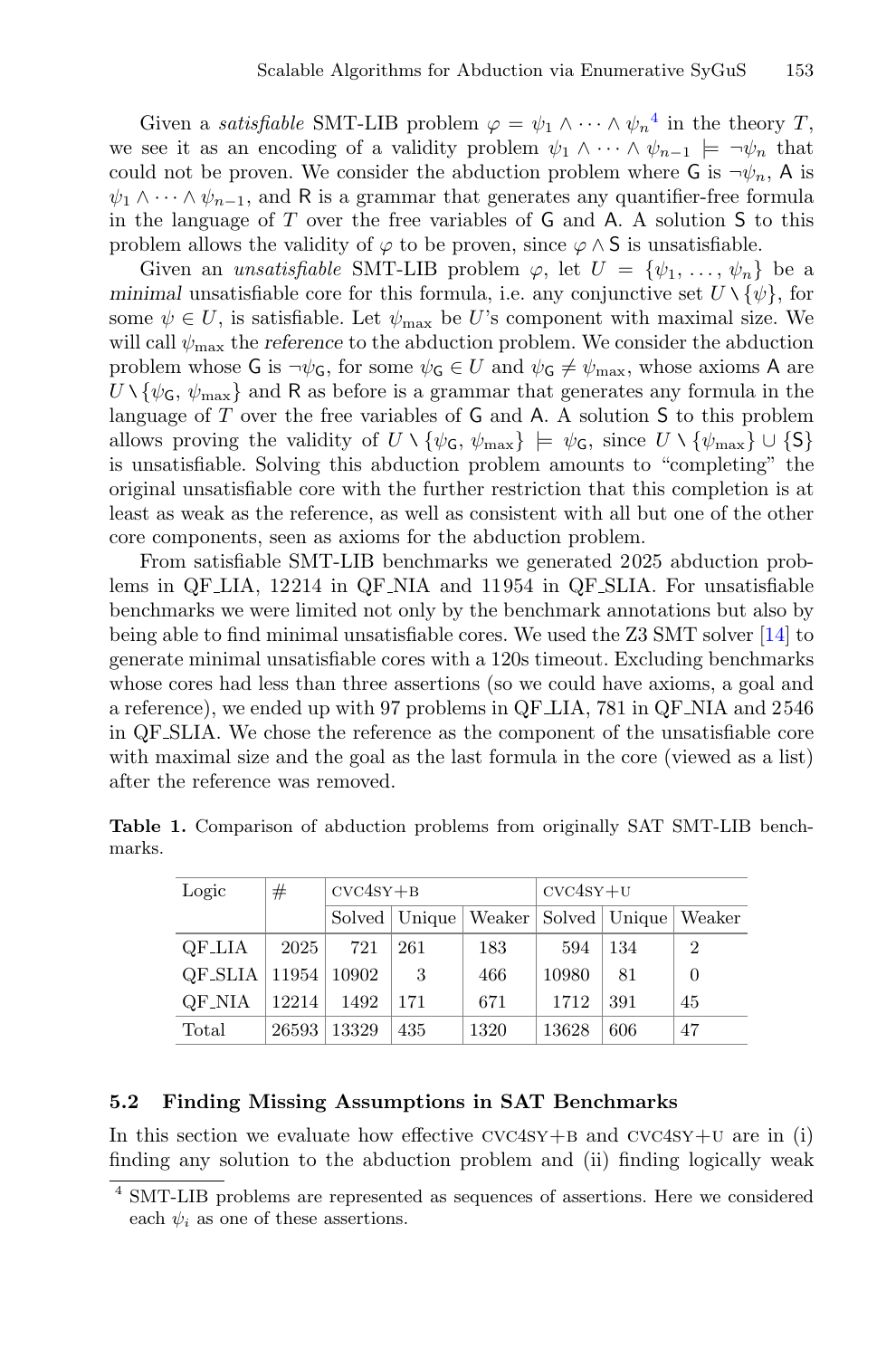solutions. The evaluation is done on the abduction problems produced from satisfiable SMT-LIB benchmarks as above. Results are summarized in Table [1.](#page-12-1) The number of solved problems corresponds to the problems for which a given  $\rm cvC4$  configuration could find a solution within 300s.  $\rm cvC4$ s $\rm vy+U$  solves a significant number of problems more than  $CVC4SY + B$  in all logics but  $QFLIA$ . In both QF LIA and QF NIA we can see a significant orthogonality between both approaches. We attribute these both to the fragility of integer arithmetic reasoning, where the underlying ground solver checking the consistency of candidate solutions is greatly impacted by the shape of the problems it is given. Overall, the procedure in  $CVC4SY+U$  leads to a better success rate than the basic procedure in cvc4sy+b. Solution strength was evaluated on commonly solved problems considering the solutions produced according to the incremental procedures shown in Sect. [4.3,](#page-9-0) in which the overall solution is a disjunction of individual solutions found over time. As expected,  $CVC4SY+U$  is able to solve more problems but at the cost of often producing stronger (and bigger) solutions than  $CVC4SY + B$ . This is particularly the case in  $QF\_SLIA$  and  $QF\_NIA$ , in which cvc4sy+u both solves many more problems and often finds stronger solutions.

# **5.3 Completing UNSAT Cores**

Here we evaluate how effective  $CVC4SY + B$  and  $CVC4SY + U$  are in solving the abduction problem with the extra restriction of finding a solution that is at least as weak as a given reference formula. We use the abduction problems produced from unsatisfiable SMT-LIB benchmarks following the methodology of Sect. [5.1](#page-11-1) as the basis for this evaluation.

<span id="page-13-0"></span>

|        | Table 2. Comparison of abduction problems from originally UNSAT SMT-LIB bench- |  |  |  |
|--------|--------------------------------------------------------------------------------|--|--|--|
| marks. |                                                                                |  |  |  |

| Logic   | #           | $CVC4SY + B$ |                                   | $CVC4SY + U$ |   |  |
|---------|-------------|--------------|-----------------------------------|--------------|---|--|
|         |             |              | Solved   Unique   Solved   Unique |              |   |  |
| QF_LIA  | 97          | 6            | 0                                 | 6            | 0 |  |
| QF_SLIA | 2546   2546 |              | 32                                | 2514         | 0 |  |
| QF_NIA  | 781         | 86           | 49                                | 41           | 4 |  |
| Total   | 3424        | 2638         | 81                                | 2561         | 4 |  |

The results are summarized in Table [2.](#page-13-0)  $\text{CVC4SY}+\text{B}$  significantly outperforms  $\text{cvc4sY+U}$  in  $\text{QF\_SLIA}$ , in which the references are very simple formulas (generally with size below 3), for which the specialized procedure of  $CVC4SY+U$  is not necessary. Overall, as in the previous section when checking who finds the weakest solution,  $CVC4SY + B$  has as advantage over  $CVC4SY + U$  for finding solutions as weak as the reference.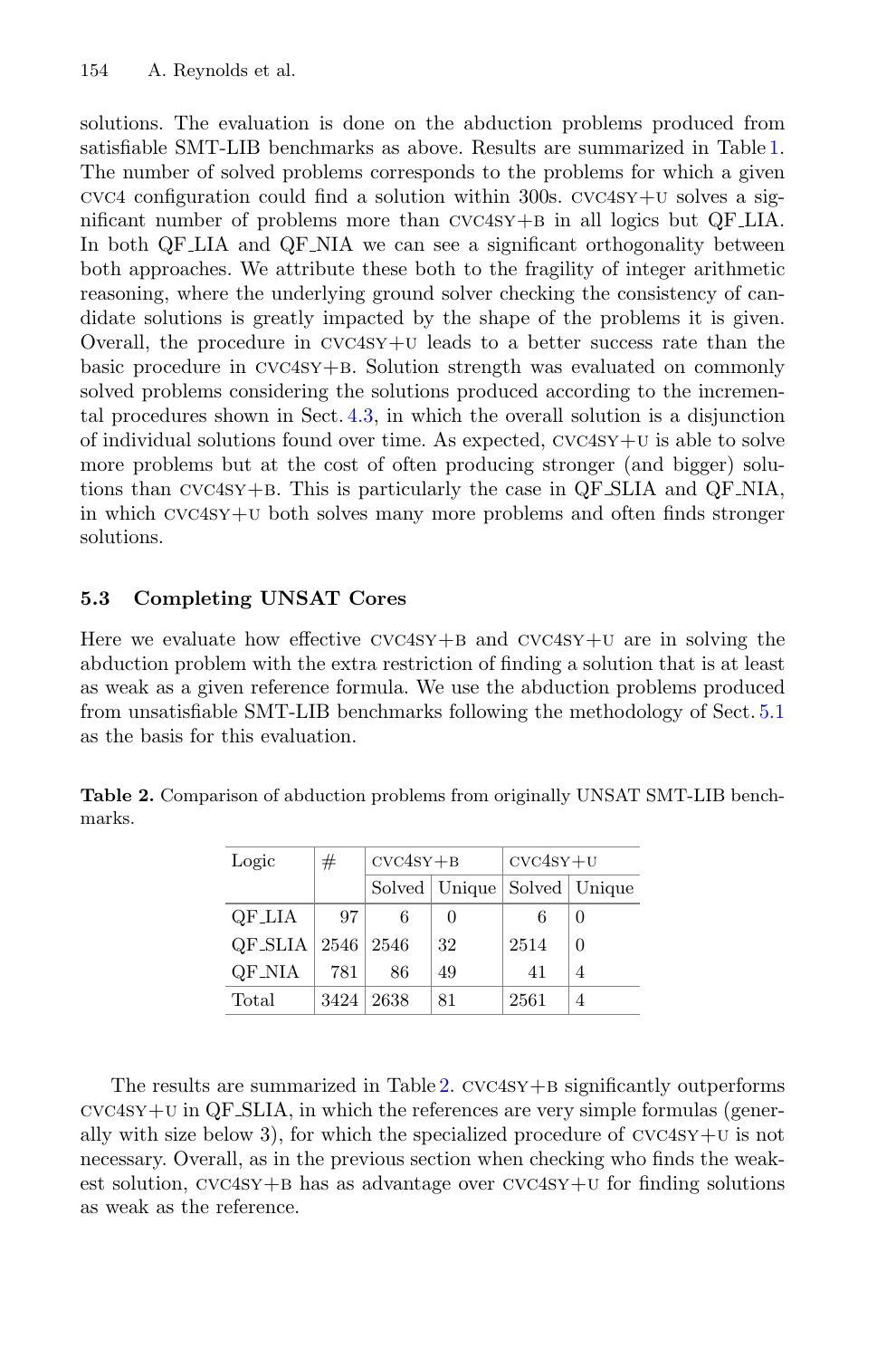### **5.4 Comparison with Explain**

EXPLAIN [\[15\]](#page-18-4) is a tool for abductive inference based on quantifier elimination. It accepts as input a subset of SMT-LIB and we extended it to support abduction problems as generated in Sect. [5.1.](#page-11-1) However, Explain imposes more restrictions to their solutions, only producing those with a *minimal* number of variables and for which every other solution with those variables is not stronger than it. Their rationale is finding "simple" solutions, according to the above criteria, which are more interesting to their applications. Since we do not apply these restrictions in cvc4, nor is in the scope of this paper incorporating them into our procedure, it should be noted that comparing cvc4 and Explain puts the latter at a disadvantage. We considered satisfiable SMT-LIB problems in the QF LIA logic for our evaluation, as QF LIA is better supported by Explain  $(Table 3).$  $(Table 3).$  $(Table 3).$ 

<span id="page-14-0"></span>

|                    |    |          | Solved   Unique   Total time |
|--------------------|----|----------|------------------------------|
| $CVC4SY+B$   $721$ |    | 261      | 418849 <sub>s</sub>          |
| $CVC4SY+U$ 594     |    | 125      | 449424 s                     |
| EXPLAIN            | 33 | $^{(1)}$ | 532839 s                     |

**Table 3.** Comparison with Explain in 2025 abduction problems in QF LIA

All problems solved by EXPLAIN are solved by  $CVC4SY+U$ . Of these 33 problems, cvc4sy+u, in incremental mode, finds a solution with the same minimal number of variables as EXPLAIN for 25 of them. Of the 8 problems to which it only finds solutions with more variables, in 4 of them the difference is of a single variable. All other 4 are in the slacks benchmark family, which contains crafted problems. A similar comparison occurs with  $\text{CVC4SY}+\text{B}$ . This shows that even though cvc4 is not optimized to minimize the number of variables it its solutions, it can still often finds solutions that are optimal (or close to optimal) according to Explain's criteria, while solving a much larger number of problems with a fully general approach.

### **5.5 Comparison with GPiD**

We also compared CVC4 with GPID [\[19](#page-18-3)], a framework for generating implicates, i.e. logical consequences of formulas. As Echenim et al. say in their paper, negating the implicate of a satisfiable formula  $\varphi$  yields the "missing hypothesis" for making  $\varphi$  unsatisfiable. Therefore GPID solves a similar problem to that of Sect. [5.2,](#page-12-2) differing by they always considering an empty set of axioms and the whole original formula as the goal. Given this similarity, we compare the performance of GPiD in generating implicates for satisfiable benchmarks and of cvc4sy+b and cvc4sy+u in solving abduction problems generated from those same benchmarks. We did not consider the benchmarks from the previous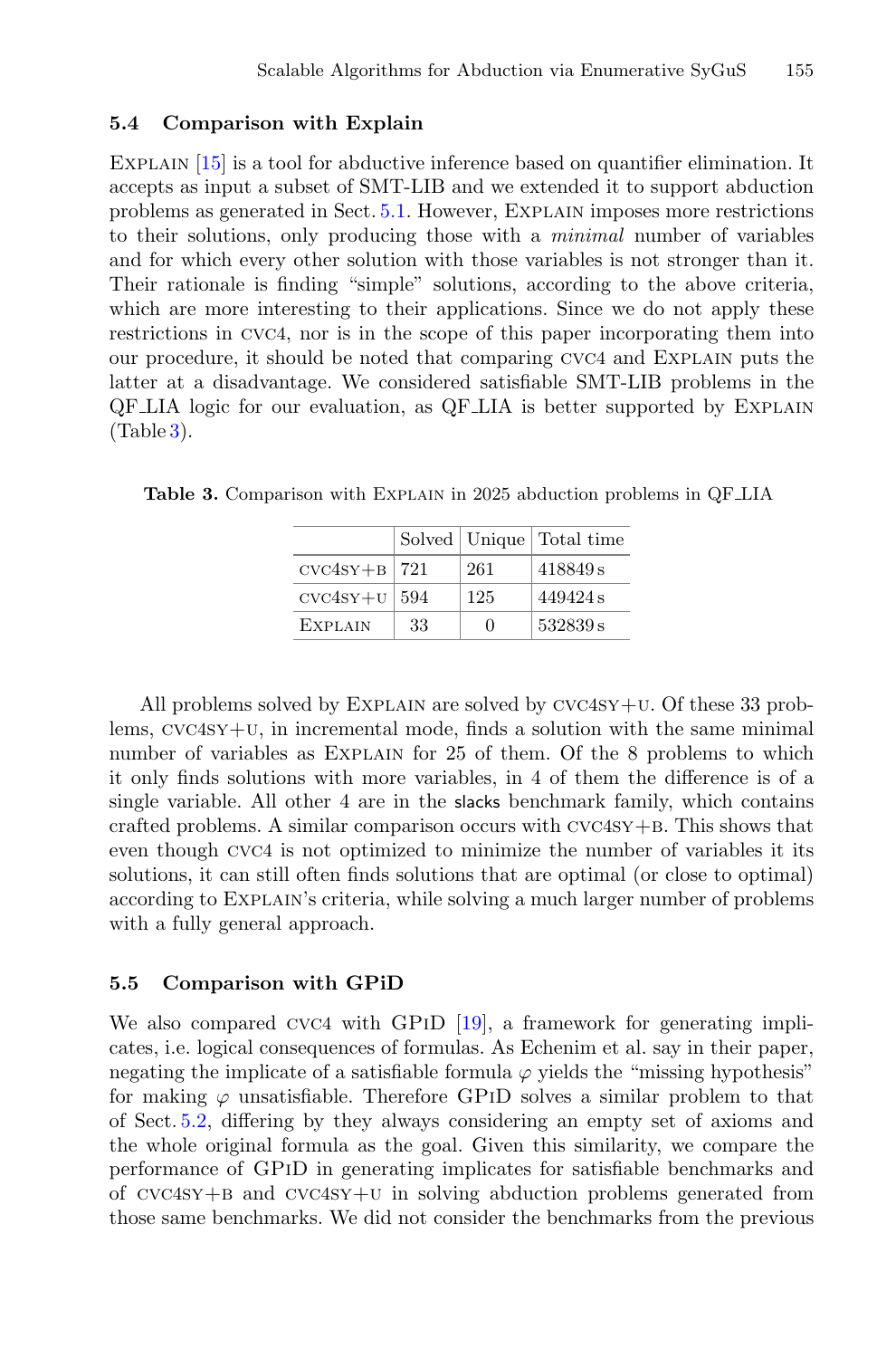sections because we were not able to produce *abduces*, which are the syntactic components GPiD uses to find implicates, for other logics using the tools in GPID public repository<sup>[5](#page-15-0)</sup>. Thus we restricted our analysis to 400 abduction problems produced, as per the methodology of Sect. [5.1,](#page-11-1) from satisfiable QF UFLIA benchmarks that were used in  $[19]$  $[19]$ . Note however that the CVC4 configurations will require solutions to be consistent with all but the last assertion in the problems (which are the axioms in the respective abduction problem). Since that, as far as we know, this is not a requirement in  $\text{GPID}$ , effectively  $\text{CVC4SY}+\text{B}$ and  $CVC4SY+U$  are solving a harder problem than GPID. We formulated the abduction problem this way, rather than as with all assertions as goals, to avoid trivializing the abduction problem, for which the negation of the goal would always be a solution. Also note that the presence of uninterpreted functions in the abduction problem requires solutions to be generated in a higher-order background logic, which cvc4 supports after a recent extension [\[7](#page-17-7)]. As in [\[19](#page-18-3)], we used GPiD's version with the Z3 backend. We present their results with (GPiD-1) and without (GPiD) the restriction to limit the set of abduces to size 1.

<span id="page-15-1"></span>**Table 4.** Comparison with GPiD on 400 abduction problems in the QF UFLIA logic.

|                   |     | Solved   Unique | Total time        |
|-------------------|-----|-----------------|-------------------|
| $CVC4SY+B$   214  |     | $\mathbf{0}$    | 57290 s           |
| $CVC4SY+U$        | 342 | $\mathbf{0}$    | 18735 s           |
| GP <sub>I</sub> D | 193 | $\mathbf{0}$    | 69 s              |
| $GPID-1$          | 398 | 54              | 1188 <sub>s</sub> |

Results are summarized in Table [4.](#page-15-1)  $CVC4SY+U$  significantly outperforms  $\text{cvc4sY+B}$ , both in the number of problems solved and in total time, besides being almost 20% faster on commonly solved problems. We also see that solution finding in GPiD is heavily dependent on which abduces are considered when building solutions, as it solves almost all benchmarks when limited to abduces of size 1 but barely half when unrestricted. It should also be noted that GPiD takes *pre-computed* abduces, whose production time is not accounted for in the evaluation. Despite this,  $\text{cyc4s} + \text{U}$  is only on average 30% slower on commonly solved problems than GPiD-1 and solves many more problems than GPiD. The big variation of GPiD results in terms of what pre-determined set of candidates can be used in the computation is a severe limitation of their tool. Similarly, while the method proposed in [\[19](#page-18-3)] is theory agnostic, their tooling for producing abduces imposes strong limitations on the usage of GPiD for theories other than QF UFLIA.

<span id="page-15-0"></span><sup>5</sup> At [https://github.com/sellamiy/GPiD-Framework.](https://github.com/sellamiy/GPiD-Framework)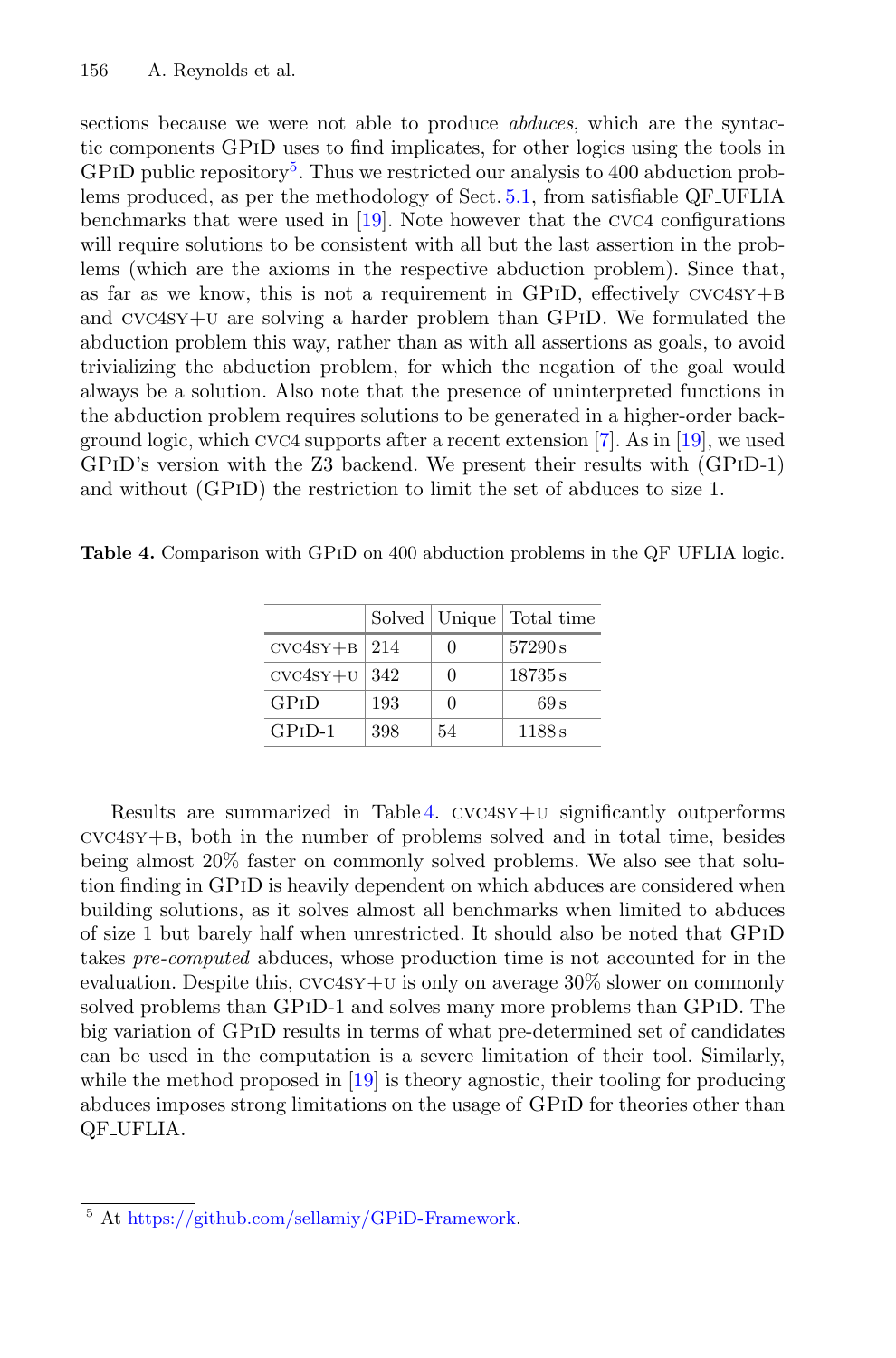### **6 Related Work**

The procedure introduced in Sect. [4.2](#page-5-1) based on unsat core learning follows a recent trend in enumerative syntax-guided synthesis solving that aims to improve scalability by applying divide-and-conquer techniques, where candidate solutions are built from smaller enumerated pieces rather than being directly enumerated. While previous approaches, both for pointwise [\[5](#page-17-3)[,27](#page-19-4)] and for unrestricted specifications [\[6](#page-17-8)], have targeted general-purpose function synthesis, we specialize divide and conquer for solving the abduction problem with a lean (see Sect. [4.4\)](#page-10-2) and effective (see Sect. [5\)](#page-11-2) procedure.

Abductive inference tools for the propositional case include the AbHS and AbHS+ tools [\[26](#page-18-14),[33\]](#page-19-9), based on SAT solvers [\[11\]](#page-18-15) and hitting set procedures, and the Hyper [\[23](#page-18-16)] tool, that includes a series of algorithmic improvements over the former, and uses a MaxSAT solver for computing the hitting set. Like AbHS, GetAbductUCL checks entailment and consistency using two separate calls to the underlying solver, and uses its failures for the selection of new candidates. In contrast, GetAbductUCL keeps this information in two dedicated data structures rather than encoding it with an implicit hitting set. Another significant difference is that the set of hypotheses in the propositional case is fixed and finite, whereas in our setting it is generated dynamically from a grammar. More general approaches, to which our work bears more resemblance and to which we provided an experimental comparison in Sect. [5,](#page-11-2) are GPiD [\[19\]](#page-18-3) and Explain [\[15\]](#page-18-4). GPiD uses an off-the-shelf SMT solver as a black box to generate ground implicates. It can be used with any theory supported by the underlying SMT solver, similarly to our SyGuS-based approach. While we enumerate formulas that compose the solution for the abduction problem GPiD's authors use *abducibles*, which are equalities and disequalities over the variables in the problem. They similarly build candidates in a refinement loop by combining abducibles according to consistency checks performed by an underlying SMT solver. They use an order on abducibles to guide the search, which is analogous to the enumeration order in enumerative synthesis. Explain on the other hand is built on top of an SMT solver for the theories of linear integer arithmetic and of equality with uninterpreted functions, although its abduction inference procedure in principle can work with any theory that admits quantifier elimination. The method implemented in Explain is based on first determining a subset of the variables in the abduction problem and trying to build the weakest solution over these variables via quantifier elimination, while computing minimal satisfying assignments to ensure that a found solution covers a minimal subset. This method, however, is not complete, as it can miss solutions. The tool also allows the user to specify costs for each variable, so that a given minimal set may be favored.

# **7 Conclusion**

We have described approaches for solving the abduction problem using a modern enumerative solver for syntax-guided synthesis. Our evaluation shows that procedures based on enumerative CEGIS scale for several non-trivial abduction tasks,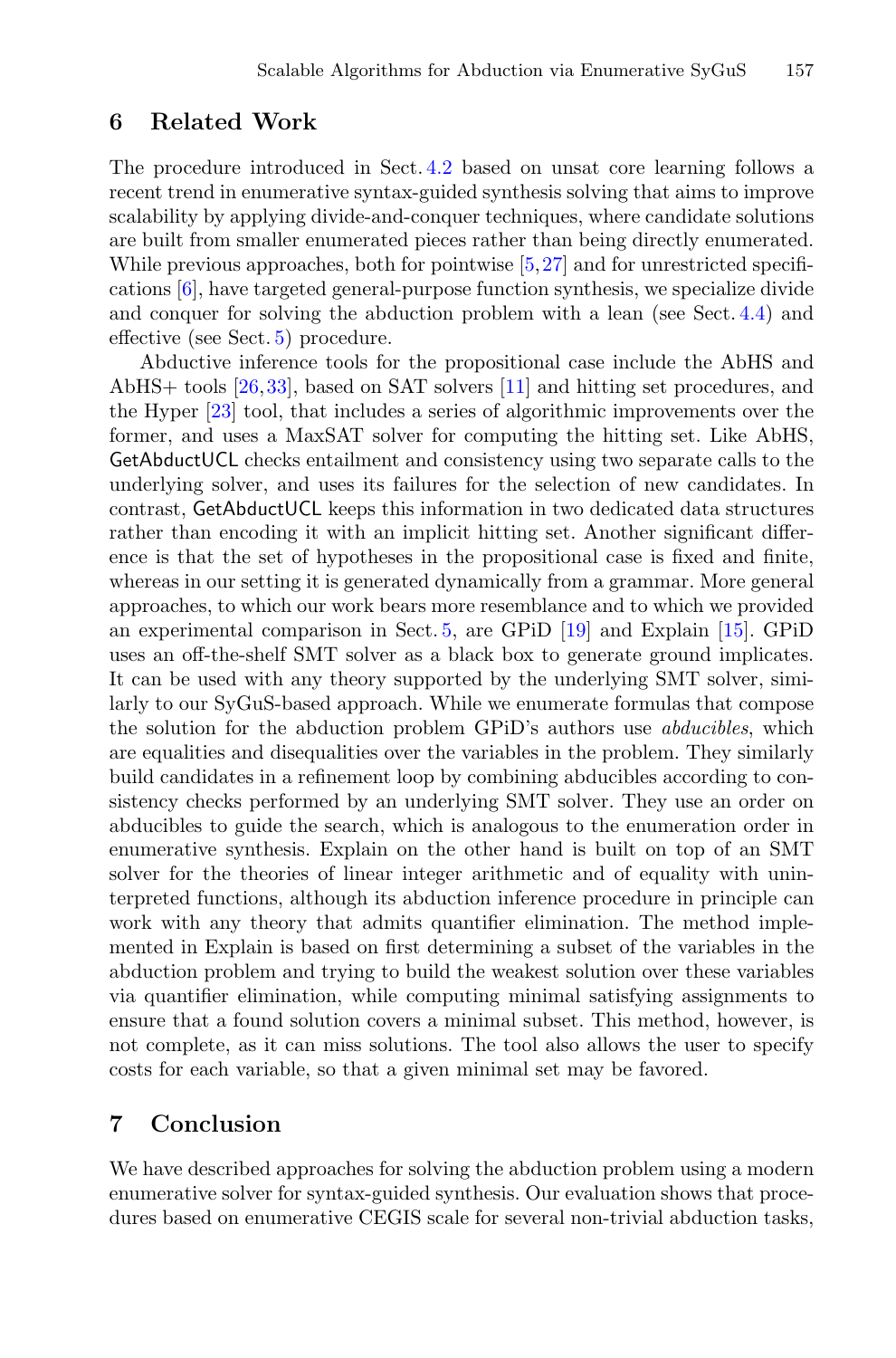and have several compelling advantages with respect to other approaches like those used in Explain and GPiD. In several cases, it suffices to use a basic procedure for enumerative CEGIS to generate solutions to abduction problems that are optimal according to certain metrics. Moreover, the generation of feasible solutions can be complemented and accelerated via a procedure for generating conjunctions of enumerated formulas as shown in Fig. [2.](#page-6-0)

We believe that new abduction capabilities presented in this paper and implemented in cvc4 will be useful in all the applications of abduction we describe in Sect. [3.](#page-2-1) In addition, we see a number of promising applications in the context of SMT itself. For example, we plan to use abduction to generate useful *conditional rewrite rules* for SMT solvers. Many such rules are used internally by SMT solvers to simplify their input formulas by (equivalence-preserving) term rewriting. The manual identification and selection of good rewrite rules is a tedious and error-prone process. Abduction can be used to generalize a recent approach for the semi-automated development of rewrite rules [\[28](#page-19-10)] by synthesizing (most general) conditions under which two terms are equivalent. This in turn can be used to develop new solving strategies in the SMT solver based on those rewrite rules.

# **References**

- <span id="page-17-5"></span>1. Albarghouthi, A., Dillig, I., Gurfinkel, A.: Maximal specification synthesis. ACM
- <span id="page-17-2"></span>SIGPLAN Not. **51**(1), 789–801 (2016) 2. Alur, R., et al.: Syntax-guided synthesis. In: Formal Methods in Computer-Aided Design (FMCAD), pp. 1–8. IEEE (2013)
- <span id="page-17-4"></span>3. Alur, R., Černý, P., Radhakrishna, A.: Synthesis through unification. In: Kroening, D., Păsăreanu, C.S. (eds.) CAV 2015. LNCS, vol. 9207, pp. 163–179. Springer, Cham (2015). [https://doi.org/10.1007/978-3-319-21668-3](https://doi.org/10.1007/978-3-319-21668-3_10) 10
- <span id="page-17-0"></span>4. Alur, R., Fisman, D., Singh, R., Solar-Lezama, A.: SyGuS-comp 2017: results and analysis. In: Proceedings Sixth Workshop on Synthesis, SYNT@CAV 2017, Heidelberg, Germany, 22 July 2017, pp. 97–115 (2017)
- <span id="page-17-3"></span>5. Alur, R., Radhakrishna, A., Udupa, A.: Scaling enumerative program synthesis via divide and conquer. In: Legay, A., Margaria, T. (eds.) TACAS 2017. LNCS, vol. 10205, pp. 319–336. Springer, Heidelberg (2017). [https://doi.org/10.1007/978-3-](https://doi.org/10.1007/978-3-662-54577-5_18) [662-54577-5](https://doi.org/10.1007/978-3-662-54577-5_18) 18
- <span id="page-17-8"></span>6. Barbosa, H., Reynolds, A., Larraz, D., Tinelli, C.: Extending enumerative function synthesis via SMT-driven classification. In: Barrett, C.W., Yang, J. (eds.) Formal Methods in Computer-Aided Design (FMCAD), pp. 212–220. IEEE (2019)
- <span id="page-17-7"></span>7. Barbosa, H., Reynolds, A., El Ouraoui, D., Tinelli, C., Barrett, C.: Extending SMT solvers to higher-order logic. In: Fontaine, P. (ed.) CADE 2019. LNCS (LNAI), vol. 11716, pp. 35–54. Springer, Cham (2019). [https://doi.org/10.1007/978-3-030-](https://doi.org/10.1007/978-3-030-29436-6_3) [29436-6](https://doi.org/10.1007/978-3-030-29436-6_3).3
- <span id="page-17-1"></span>8. Barrett, C., et al.: CVC4. In: Gopalakrishnan, G., Qadeer, S. (eds.) CAV 2011. LNCS, vol. 6806, pp. 171–177. Springer, Heidelberg (2011). [https://doi.org/10.](https://doi.org/10.1007/978-3-642-22110-1_14) [1007/978-3-642-22110-1](https://doi.org/10.1007/978-3-642-22110-1_14) 14
- <span id="page-17-6"></span>9. Barrett, C., Fontaine, P., Tinelli, C.: The SMT-LIB Standard: Version 2.6. Technical report, Department of Computer Science, The University of Iowa (2017). [www.](www.SMT-LIB.org) [SMT-LIB.org](www.SMT-LIB.org)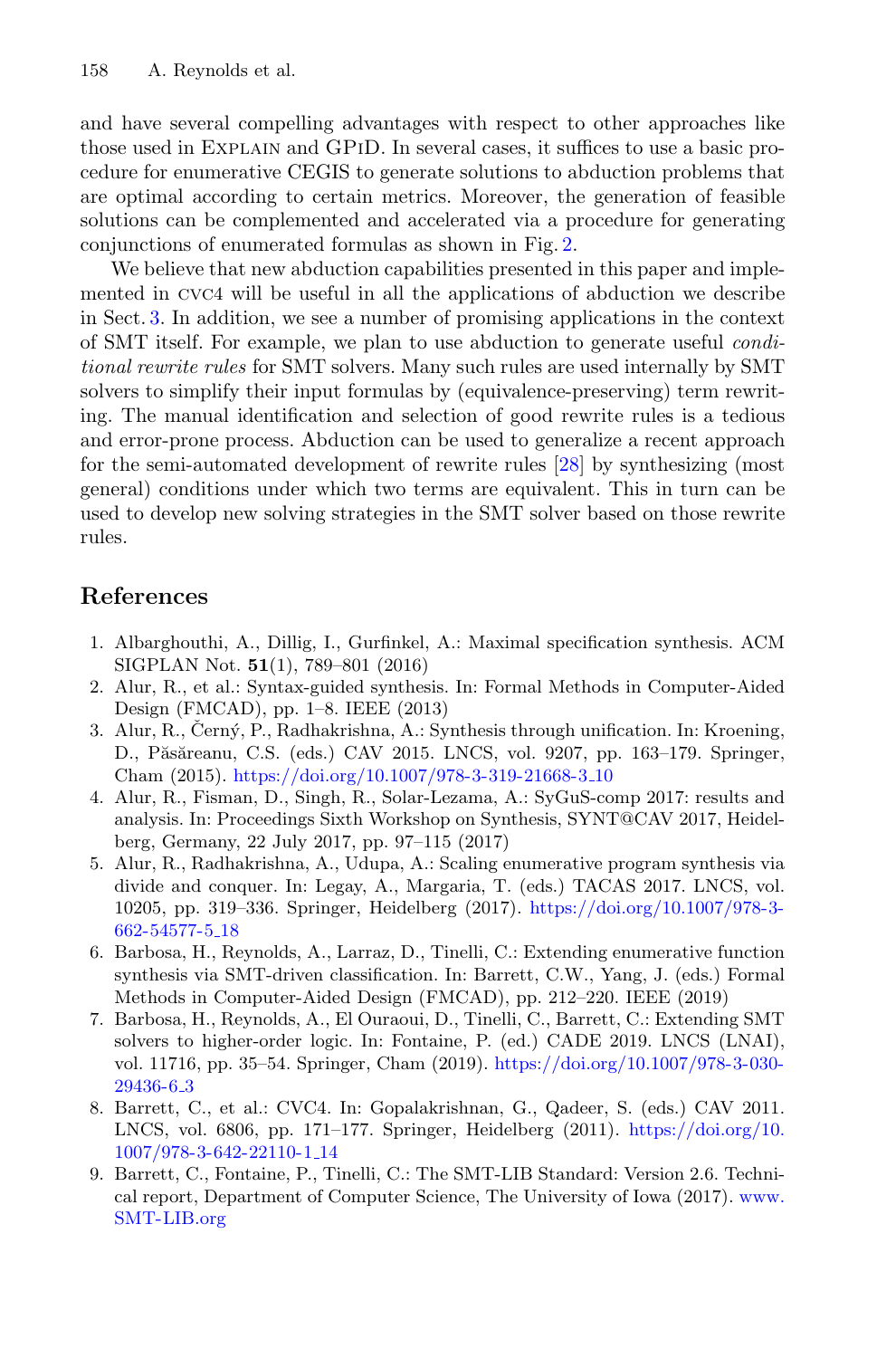- <span id="page-18-11"></span>10. Barrett, C., Sebastiani, R., Seshia, S., Tinelli, C.: Satisfiability modulo theories (chap. 26). In Biere, A., Heule, M.J.H., van Maaren, H., Walsh, T. (eds.) Handbook of Satisfiability. Frontiers in Artificial Intelligence and Applications, vol. 185, pp. 825–885. IOS Press (2009)
- <span id="page-18-15"></span>11. Biere, A., Heule, M., van Maaren, H., Walsh, T.: Handbook of Satisfiability: Volume 185 Frontiers in Artificial Intelligence and Applications. IOS Press, Amsterdam (2009)
- <span id="page-18-9"></span>12. Calcagno, C., Distefano, D., O'Hearn, P., Yang, H: Compositional shape analysis by means of bi-abduction. In: Proceedings of the 36th Annual ACM SIGPLAN-SIGACT Symposium on Principles of Programming Languages, pp. 289–300 (2009)
- <span id="page-18-12"></span>13. Cimatti, A., Griggio, A., Sebastiani, R.: Computing small unsatisfiable cores in satisfiability modulo theories. J. Artif. Intell. Res. (JAIR) **40**, 701–728 (2011)
- <span id="page-18-13"></span>14. de Moura, L., Bjørner, N.: Z3: an efficient SMT solver. In: Ramakrishnan, C.R., Rehof, J. (eds.) TACAS 2008. LNCS, vol. 4963, pp. 337–340. Springer, Heidelberg (2008). [https://doi.org/10.1007/978-3-540-78800-3](https://doi.org/10.1007/978-3-540-78800-3_24) 24
- <span id="page-18-4"></span>15. Dillig, I., Dillig, T.: Explain: a tool for performing abductive inference. In: Sharygina, N., Veith, H. (eds.) CAV 2013. LNCS, vol. 8044, pp. 684–689. Springer, Heidelberg (2013). [https://doi.org/10.1007/978-3-642-39799-8](https://doi.org/10.1007/978-3-642-39799-8_46) 46
- <span id="page-18-0"></span>16. Dillig, I., Dillig, T., Aiken, A.: Automated error diagnosis using abductive inference. ACM SIGPLAN Not. **47**(6), 181–192 (2012)
- <span id="page-18-1"></span>17. Dillig, I., Dillig, T., Li, B., McMillan, K.: Inductive invariant generation via abductive inference. ACM SIGPLAN Not. **48**(10), 443–456 (2013)
- <span id="page-18-10"></span>18. Dillig, T., Dillig, I., Chaudhuri, S.: Optimal guard synthesis for memory safety. In: Biere, A., Bloem, R. (eds.) CAV 2014. LNCS, vol. 8559, pp. 491–507. Springer, Cham (2014). [https://doi.org/10.1007/978-3-319-08867-9](https://doi.org/10.1007/978-3-319-08867-9_32) 32
- <span id="page-18-3"></span>19. Echenim, M., Peltier, N., Sellami, Y.: A generic framework for implicate generation modulo theories. In: Galmiche, D., Schulz, S., Sebastiani, R. (eds.) IJCAR 2018. LNCS (LNAI), vol. 10900, pp. 279–294. Springer, Cham (2018). [https://doi.org/](https://doi.org/10.1007/978-3-319-94205-6_19) [10.1007/978-3-319-94205-6](https://doi.org/10.1007/978-3-319-94205-6_19) 19
- <span id="page-18-2"></span>20. Echenim, M., Peltier, N., Sellami, Y.: Ilinva: using abduction to generate loop invariants. In: Herzig, A., Popescu, A. (eds.) FroCoS 2019. LNCS (LNAI), vol. 11715, pp. 77–93. Springer, Cham (2019). [https://doi.org/10.1007/978-3-030-](https://doi.org/10.1007/978-3-030-29007-8_5) [29007-8](https://doi.org/10.1007/978-3-030-29007-8_5) 5
- <span id="page-18-6"></span>21. Enderton, H.B.: A Mathematical Introduction to Logic, 2nd edn. Academic Press, Cambridge (2001)
- <span id="page-18-5"></span>22. Gulwani, S.: Programming by examples: applications, algorithms, and ambiguity resolution. In: Olivetti, N., Tiwari, A. (eds.) IJCAR 2016. LNCS (LNAI), vol. 9706, pp. 9–14. Springer, Cham (2016). [https://doi.org/10.1007/978-3-319-40229-1](https://doi.org/10.1007/978-3-319-40229-1_2) 2
- <span id="page-18-16"></span>23. Ignatiev, A., Morgado, A., Marques-Silva, J.: Propositional abduction with implicit hitting sets. In: ECAI 2016–22nd European Conference on Artificial Intelligence, 29 August–2 September 2016, The Hague, The Netherlands - Including Prestigious Applications of Artificial Intelligence, PAIS 2016, pp. 1327–1335 (2016)
- <span id="page-18-7"></span>24. Josephson, J.R., Josephson, S.G. (eds.): Abductive Inference: Computation, Philosophy, Technology. Cambridge University Press, Cambridge (1994)
- <span id="page-18-8"></span>25. Li, B., Dillig, I., Dillig, T., McMillan, K., Sagiv, M.: Synthesis of circular compositional program proofs via abduction. In: Piterman, N., Smolka, S.A. (eds.) TACAS 2013. LNCS, vol. 7795, pp. 370–384. Springer, Heidelberg (2013). [https://doi.org/](https://doi.org/10.1007/978-3-642-36742-7_26) [10.1007/978-3-642-36742-7](https://doi.org/10.1007/978-3-642-36742-7_26) 26
- <span id="page-18-14"></span>26. Moreno-Centeno, E., Karp, R.M.: The implicit hitting set approach to solve combinatorial optimization problems with an application to multigenome alignment. Oper. Res. **61**(2), 453–468 (2013)